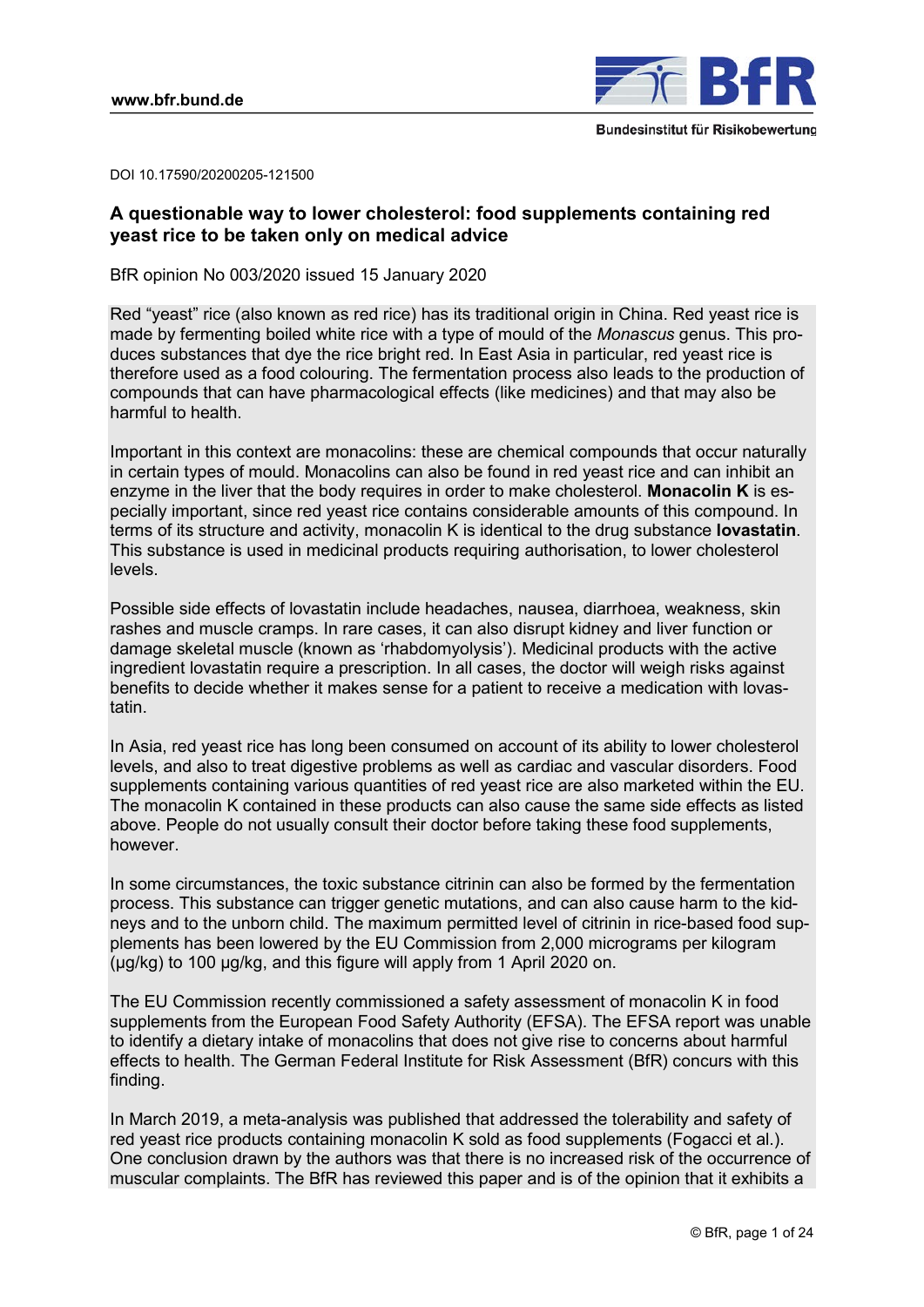

number of key limitations: its overall findings cannot therefore be viewed as conclusive. Accordingly, this meta-analysis offers no appropriate basis on which to rebut the significant health concerns about red yeast rice food supplement products containing monacolin K.

In Germany, no official approval is required for the marketing of food supplements as these are not subject to the pharmaceutical law but to the food law. However, before they are placed on the market for the first time, they must be registered with the German Federal Office of Consumer Protection and Food Safety (BVL). Due to serious questions about their safety, the BfR does not recommend the consumption of food supplements based on red yeast rice. Anyone who still wishes to use such a food supplement should only do so under medical supervision or after consulting with their doctor. In particular, consumers should be aware that levels of monacolin K in supplements may vary widely from one product to another.

| <b>ZEBAR</b> |                                                                                                                             | <b>BfR</b> risk profile:<br>food supplements made from red yeast rice (opinion no. 003/2020) |                                                           |                                                               |                                               |          |                                                                        |
|--------------|-----------------------------------------------------------------------------------------------------------------------------|----------------------------------------------------------------------------------------------|-----------------------------------------------------------|---------------------------------------------------------------|-----------------------------------------------|----------|------------------------------------------------------------------------|
| A            | <b>Affected persons</b>                                                                                                     | <b>General population</b>                                                                    |                                                           |                                                               |                                               |          |                                                                        |
| B.           | <b>Probability</b><br>of an impairment to health<br>from the consumption of<br>food supplements made<br>from red yeast rice | Practically<br>impossible                                                                    | <b>Unlikely</b>                                           |                                                               | <b>Possible</b>                               | Probable | Certain                                                                |
| C.           | Severity of an impairment<br>to health from the con-<br>sumption of food supple-<br>ments made from red<br>yeast rice       | <b>No</b><br>impairment                                                                      | Mild<br>impairment<br>[reversible/irreversible]           |                                                               | <b>Moderate</b><br>impairment<br>[reversible] |          | <b>Severe</b><br>impairment<br>[reversible]                            |
| D            | Validity of available data                                                                                                  | High:<br>The most important data are<br>available and are internally<br>consistent           |                                                           | Medium:<br>Some important data are<br>missing or inconsistent |                                               |          | Low:<br>A large volume of important data<br>is missing or inconsistent |
| E            | <b>Controllability by the</b><br>consumer                                                                                   | Control not<br>necessary                                                                     | <b>Controllable with</b><br>precautionary<br>measures [1] |                                                               | <b>Controllable by</b><br>avoidance           |          | Not controllable                                                       |

Fields with a dark blue background indicate the properties of the risk assessed in this opinion (for more details, see the text of opinion no. 003/2020 from the BfR dated 15 January 2020).

#### **Line E – controllability by the consumer**

[1] Details given in the row "Controllability by the consumer" are merely descriptive and not to be understood as a recommendation by the BfR.<br>The BfR has given recommendations for action in its opinion. The BfR recommends ments made from red yeast rice.

GERMAN FEDERAL INSTITUTE FOR RISK ASSESSMENT (BfR)

# **1 Subject of the assessment**

In 2010, the BfR assessed the health implications of a red yeast rice product in tablet form that provided a daily dose of 3 mg of monacolin K, among other ingredients. The BfR concluded that this product should not be placed on the market in Germany on health protection grounds and because of serious health risks.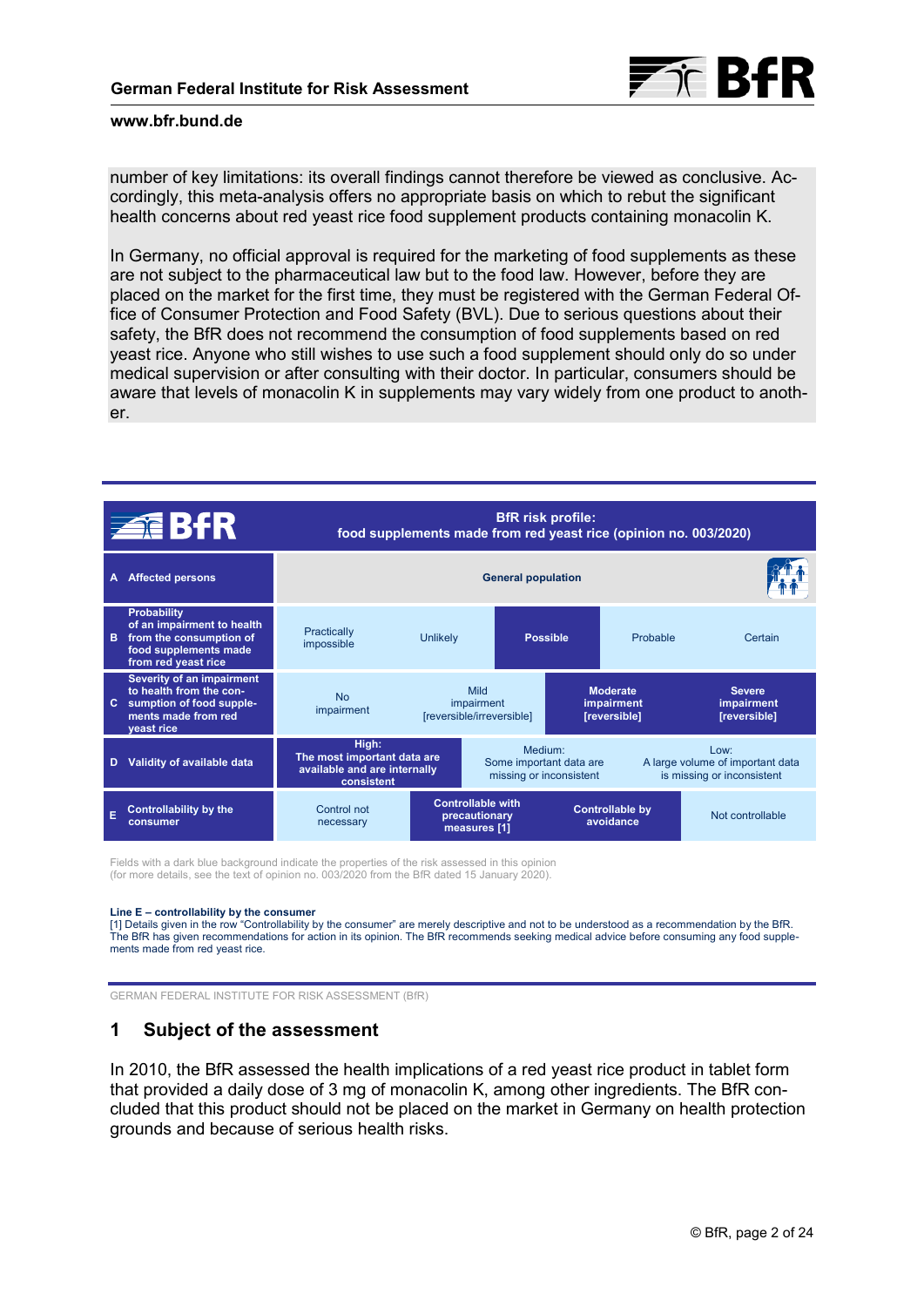

In answering a request made by the official food control authorities in Germany in 2014, the BfR also completed two health assessments of a red yeast rice product marketed as a food supplement in capsule form, which provided a daily dose of 10 mg of monacolin K. The BfR identified serious health risks associated with this product. In light of the known contraindications, interactions and adverse events applicable to lovastatin (lactone form of monacolin K) when used as a medicinal substance, and its necessary controls for use, the BfR expressed doubt that consumer safety was sufficiently addressed by the typical details provided for food supplements as required by normal food labelling law in the case of the red yeast rice product assessed, with its daily dose of 10 mg of monacolin K.

In March 2019, the authors Fogacci, Banach et al. published a meta-analysis examining the tolerability and safety of red yeast rice products sold as food supplements containing monacolin K.

Fogacci F, Banach M, Mikhailidis DP, Bruckert E, Toth PP, Watts GF, Reiner Ž, Mancini J, Rizzo M, Mitchenko O, Pella D, Fras Z, Sahebkar A, Vrablik M, Cicero AFG; Lipid and Blood Pressure Meta-analysis Collaboration (LBPMC) Group; International Lipid Expert Panel (ILEP) (2019). Safety of red yeast rice supplementation: A systematic review and meta-analysis of randomized controlled trials. Pharmacol Res, 143:1-16.

In light of this meta-analysis, the BfR was asked for a renewed statement from a risk assessment perspective.

# **2 Results**

The substance monacolin K in red yeast rice products offered as food supplements has repeatedly been evaluated in detail by the BfR.

The BfR identified serious health risks for monacolin K in red yeast rice products offered as food supplements, both for the daily dose of 10 mg monacolin K as well as for a daily dose of 3 mg monacolin K. These risks relate in particular to the contraindications, interactions and adverse events known for lovastatin as a medicinal substance, as well as the controls necessary when taking this substance. This evidence-based assessment therefore continues to apply.

While the published meta-analysis (Fogacci, Banach et al., 2019) may be considered a contribution to scientific research on red yeast rice products, key limitations identified in the work and in the studies included by the meta-analysis mean that its findings cannot be viewed as reliable. Accordingly, it offers no appropriate basis on which to rebut the significant health concerns about red yeast rice food supplement products containing monacolin K.

The EU Commission recently commissioned a safety assessment of the use of monacolin K in food supplements from the European Food Safety Authority (EFSA). EFSA was unable to identify any safe daily level for the consumption of monacolin K in food supplements. The EFSA Panel further concluded that the intake of monacolin K from red yeast rice via food supplements could lead to the ingestion of a therapeutic dose of lovastatin. On the basis of the information available about red yeast rice and its adverse events in humans, EFSA concluded that the consumption of a daily dose of 10 mg monacolin K from red yeast rice products as food supplements would be associated with serious concerns about human health. Other cases were also taken into account where a daily dose of 3 mg of monacolin K from red yeast rice products resulted in severe side effects (EFSA, 2018).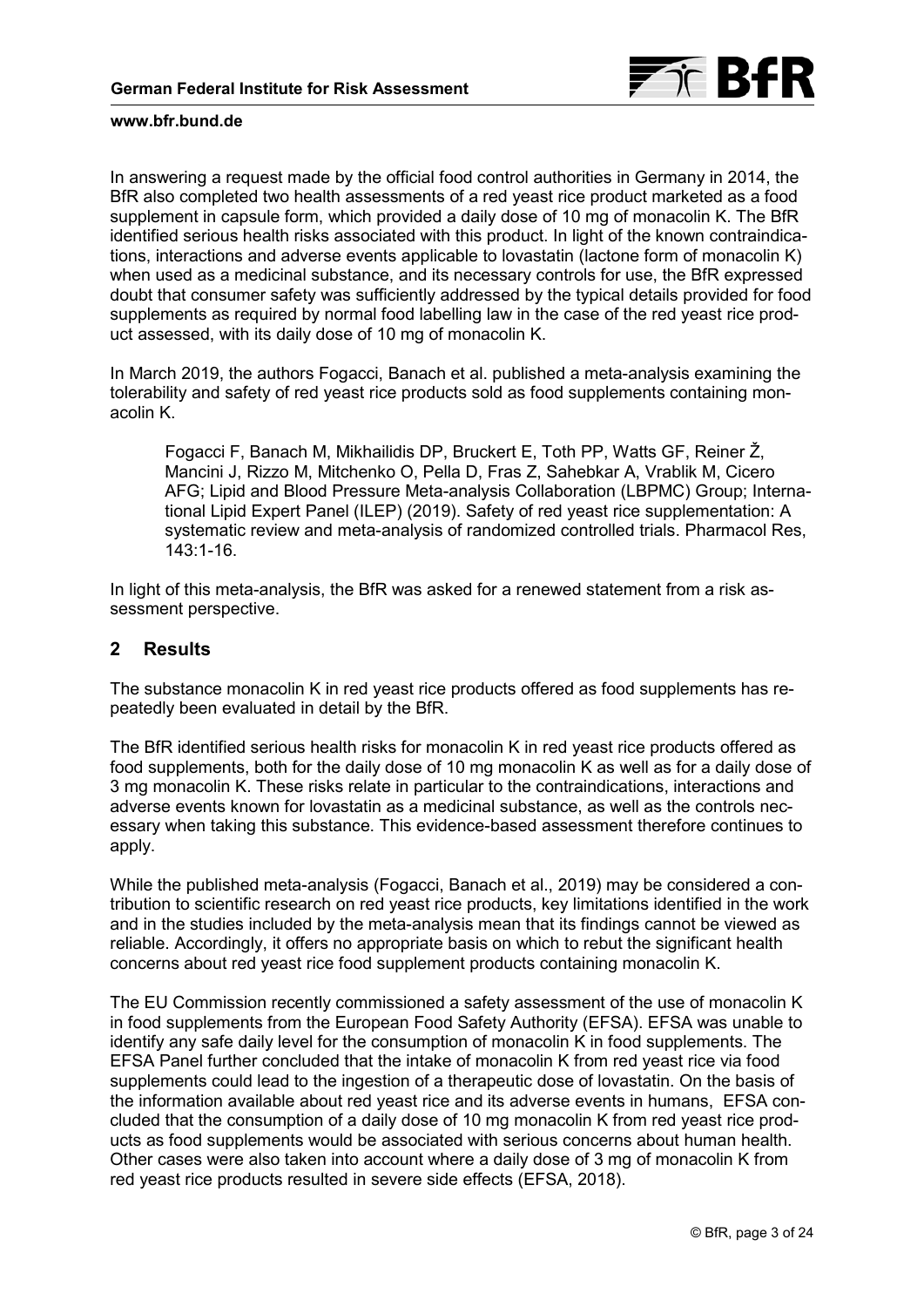

# <span id="page-3-0"></span>**3 Rationale**

# **3.1 Publication by Fogacci, Banach et al., on behalf of the Lipid and Blood Pressure Meta-analysis Collaboration (LBPMC) Group, the International Lipid Expert Panel (ILEP), 2019**

A meta-analysis was published by Fogacci et al. in 2019. The focus of this work was to consider the side effects that occurred or were reported following the consumption of red yeast rice products by previously published clinical trials, as well as other data on safety and tolerability in comparison to the respective controls in these studies. A primary endpoint of the analysis was the occurrence of musculoskeletal disorders (MuD). A secondary endpoint concerned non-musculoskeletal adverse events (Non-MuD) as well as serious adverse events (SAEs). The red yeast rice products used also typically included other— potentially active ingredients.

The data in the meta-analysis are based on a pool of 53 controlled clinical trials involving a total of 112 treatment groups. A total of 8,535 patients were enrolled with hypercholesterolemia. Of these, 4,437 patients received a red yeast rice product, while 4,303 patients were placed in control groups. Control groups generally received a placebo. In some studies, however, active medicinal substances such as atorvastatin 10 mg [\[literature no. 66\],](#page-22-0) pravastatin 40 mg [\[literature no. 57\],](#page-21-0) fluvastatin 20 mg [\[literature no. 61\],](#page-20-0) simvastatin 20 mg [litera[ture no. 31\], a "low-dose statin" \(not further specified\) \[literature no. 29\] or other substances](#page-23-0)  like berberine 500 mg [\[literature no. 63\]](#page-20-0) were given to control groups. The meta-analysis looked at red yeast rice products with daily doses of monacolin K of <3 mg, 3.1 to 5 mg and >5 mg. In the vast majority of cases, the investigational medicinal product administered as the red yeast rice product in the studies contained other substances also considered to be active ingredients, such as coenzyme Q10, phytosterols, artichoke extract, folic acid, berberine, hydroxytyrosol, policosanol, astaxanthin, silymarin, nattokinase, green tea extract, quercetin, resveratrol, guggul extract, grape seed extract, black pepper extract, garlic extract, pine bark extract, niacin, vitamin E, procyanidins or bitter melon.

The studies included in the meta-analysis were published between 1999 and 2019. Most studies were carried out in Italy (n=24). Other countries included China (n=11), USA (n=6), France (n=3), Taiwan (n=3), Belgium (n=2), Egypt (n=1), India (n=1), Norway (n=1), Spain  $(n=1)$  and Germany  $(n=1)$ . (The sum total of 54 studies matches the details given in the meta-analysis.) The duration of the studies included in the meta-analysis varied between 4 weeks and 4.5 years, although the duration of almost all studies ranged between 4 and 12 weeks.

In terms of the primary endpoint of the meta-analysis (occurrence of musculoskeletal disorders), Fogacci et al. stated that disorders of this kind were not reported on by 37 studies. In the remaining studies, the data showed that monacolin K consumed from red yeast rice products was not linked to an increased risk of musculoskeletal disorders (odds ratio = 0.94; 95 percent confidence interval between 0.53 and 1.65).

Concerning the secondary endpoint (occurrence of non-musculoskeletal adverse events), Fogacci et al. stated that these kinds of adverse events were not reported on by 34 studies. In the remaining trials, the consumption of monacolin K from red yeast rice products compared to the control group resulted in a statistically less likely risk of the occurrence of nonmusculoskeletal disorders (odds ratio = 0.59; 95 percent confidence interval between 0.50 and 0.69). In terms of the occurrence of serious adverse events (another secondary endpoint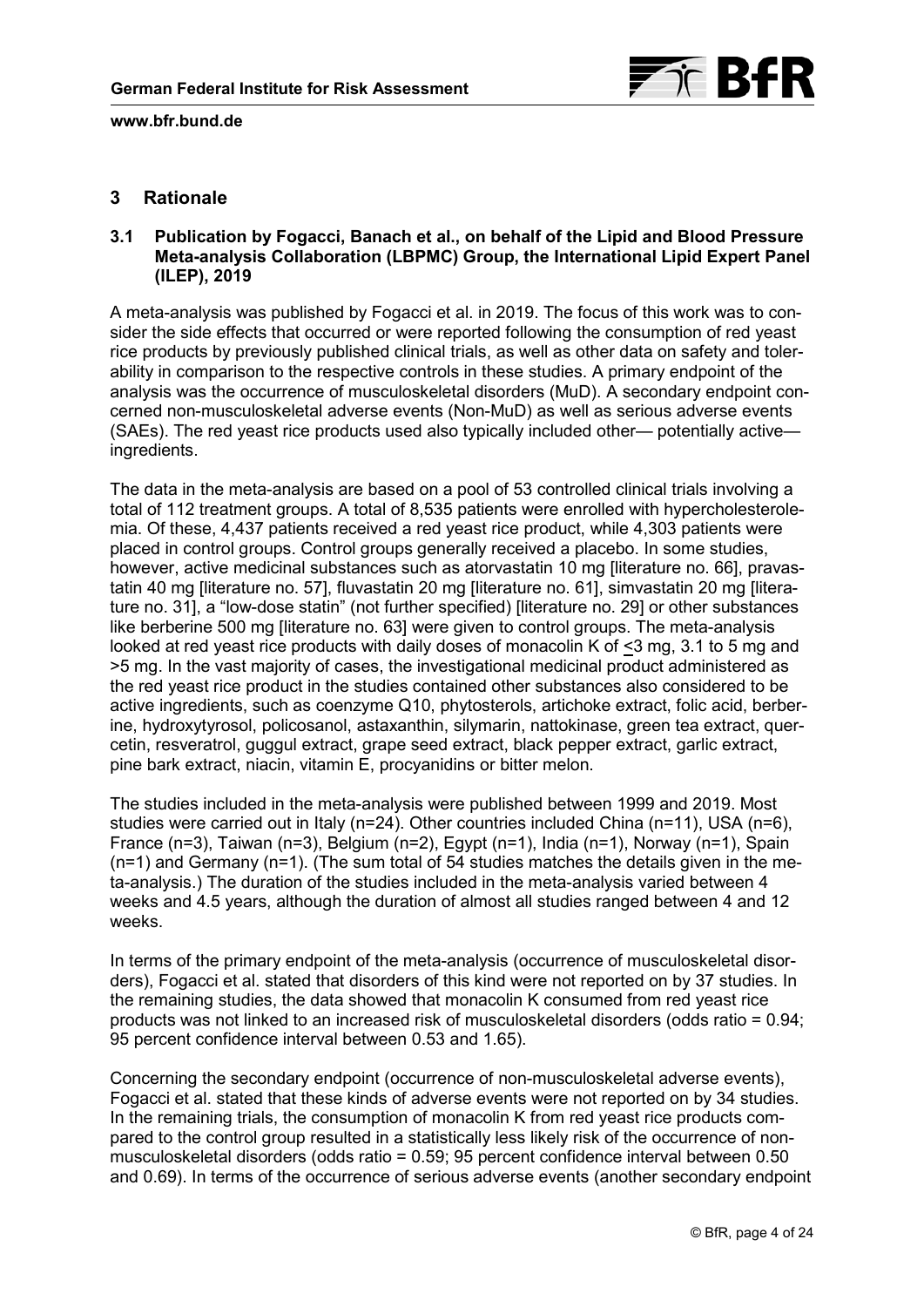

of the meta-analysis), it was stated that these kinds of adverse events were not reported on by 48 of the 53 studies. In terms of the remaining studies, Fogacci et al. stated that the treatment group consuming red yeast rice products had a statistically less likely risk of serious adverse events (odds ratio = 0.54; 95 percent confidence interval between 0.46 and 0.64) compared to the control group.

In the course of review by the BfR of the meta-analysis, and after subjecting the original 53 publications to targeted scrutiny, serious limitations were found to apply.

With a study duration of 4.5 years (the stated average value according to the original publication of just five pages [\[literature no. 62\]\)](#page-22-0), the longest study by a wide margin enrolled noticeably more patients than the other studies cited in the meta-analysis (n=4,870, sum of 2,429 patients in the treatment group and 2,441 patients in the placebo group). This, it may be noted, creates a considerable misalignment between this study and the other studies, each with far fewer participants and a much shorter study duration, which raises the question of a potential systematic error (bias) in drawing conclusions. The study was performed in China, and all 4,870 patients enrolled had a previously diagnosed myocardial infarction in their medical history [[literature no. 62\]](#page-22-0). This is a serious condition that, from a medical perspective, is also not a particularly typical indication for red yeast rice products taken as a food supplement.

While evaluating the studies included in the meta-analysis as originally published, it is also noticeable that—as is typical for clinical trials—a wide range of exclusion criteria applied for the recruitment and acceptance of patients in the respective trial. In the vast majority of cases— in nearly all of the studies, in fact—a series of illnesses and health impairments were listed as exclusion criteria:

Literature numbers [\[23\]](#page-22-0), [\[24\],](#page-20-0) [\[25\]](#page-19-0), [\[8\]](#page-19-0), [\[26\],](#page-19-0) [\[27\]](#page-20-0), [\[28\],](#page-20-0) [\[29\]](#page-22-0), [\[30\],](#page-23-0) [\[31\]](#page-23-0), [\[32\],](#page-23-0) [\[11\]](#page-20-0), [\[33\]](#page-20-0), [\[34\],](#page-19-0) [\[36\]](#page-21-0), [\[37\],](#page-21-0) [\[38\]](#page-20-0), [\[39\],](#page-23-0) [\[40\]](#page-20-0), [\[41\],](#page-20-0) [\[42\], \[43\]](#page-22-0), [\[44\],](#page-22-0) [\[45\]](#page-19-0), [\[46\],](#page-18-0) [\[47\]](#page-19-0), [\[48\],](#page-22-0) [\[49\]](#page-23-0), [\[50\],](#page-18-0) [\[52\]](#page-21-0), [\[53\],](#page-21-0) [\[54\]](#page-21-0), [\[55\],](#page-22-0) [\[10\]](#page-18-0), [\[57\],](#page-21-0) [\[58\],](#page-19-0) [\[59\],](#page-23-0) [\[60\],](#page-23-0) [\[61\]](#page-20-0), [\[62\],](#page-22-0) [\[63\]](#page-20-0), [\[64\],](#page-21-0) [\[65\]](#page-21-0), [\[67\],](#page-21-0) [\[68\]](#page-22-0), [\[69\]](#page-21-0) and [\[71\].](#page-21-0)

In each of these publications, several of the following disorders or health impairments (most of these being liver or kidney disorders in conjunction with other indicators) were considered to be exclusion criteria for participation in the study. Those affected were not treated with the red yeast rice product to be tested (or the respective control):

Liver disorders, hepatitis in medical history, kidney disorders, peripheral oedema, taking certain medicinal products, changes in dose while taking certain medicinal products, taking certain kinds of food supplements, glucose metabolism disorders, thyroid disorders with and without effects on lipid metabolism, endocrine disorders, gastrointestinal illnesses (including colitis and pancreatitis), current or previous history of ischaemic heart diseases, coronary heart disease, cardiac insufficiency, cardiac arrhythmias, heart failure in medical history, change in body weight of more than 3 kg during the last 3 months, cancers, neurological and/or psychiatric illnesses, current or previous history of alcohol abuse, consumption of alcohol above a certain defined daily amount, current or previous history of drug abuse, being overweight (at or above a defined body mass index (BMI)), specific lipid metabolism disorders, musculoskeletal disorders as well as muscular disorders/myopathies whether current or in medical history and/or elevated values for creatine kinase (CK) in serum, type 2 diabetes, disorders affecting the vascular system of the brain, arteriosclerosis, pregnancy, breastfeeding, disorders of the peripheral vascular system, surgical operations or hospital stays during the last 3 months, secondary arterial hypertonia, uncontrolled arterial hy-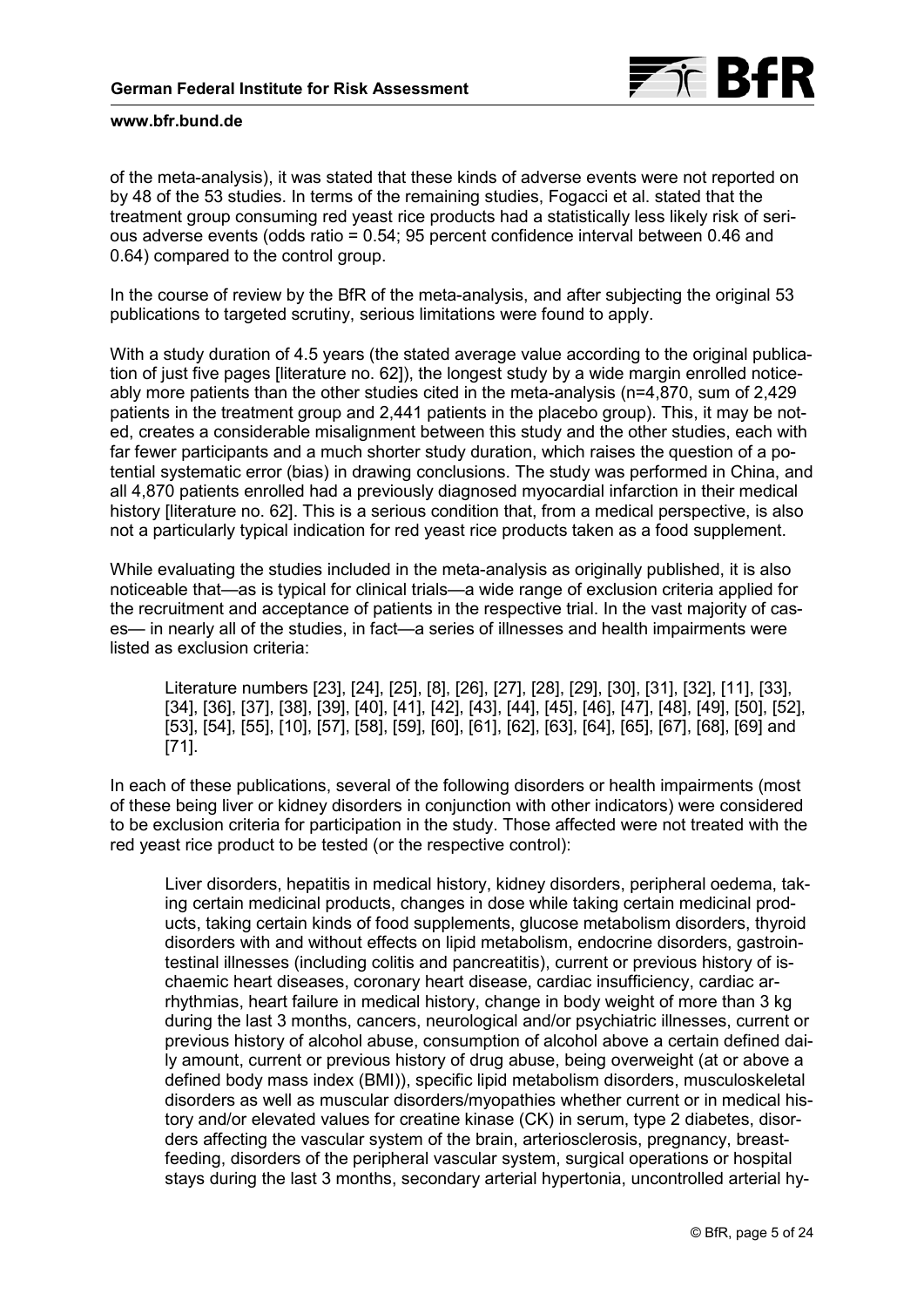

pertonia, Behçet's disease, vasculitis, immune system disorders, psoriasis, active smoker (current medical history), eating disorders (such as anorexia or bulimia) whether current or in medical history, current or recent calorie-reduced diet, earlier or existing treatment for lipid metabolism disorders, statin-associated myositis or rhabdomyolysis in medical history, symptoms of chronic pain, connective tissue disorders, and acute infections.

Following the exclusion of patients with liver and kidney disorders in particular or with other illnesses as stated above, and including adequate monitoring by primary care practitioners, it is to be generally expected that, compared with the practice of consuming red yeast rice products as a food supplement, a differing incidence of adverse events would be seen instead (see also section 3.6, "Current literature on the frequency of adverse events from [statins"\). This considerably weakens the reliability of the meta-analysis in question.](#page-12-0)

After perusing the original publications included in the meta-analysis, it is noticeable that a number of studies do not clarify whether (or how) the systematic recording of data on safety and tolerability was in fact completed. This applies in the case of literature numbers [\[23\]](#page-22-0), [\[25\]](#page-19-0), [\[8\],](#page-19-0) [\[26\]](#page-19-0), [\[32\],](#page-23-0) [\[33\]](#page-20-0), [\[34\],](#page-19-0) [\[38\]](#page-20-0), [\[43\],](#page-22-0) [\[44\],](#page-22-0) [\[46\],](#page-18-0) [\[47\], \[51\]](#page-19-0), [\[53\],](#page-21-0) [\[60\]](#page-23-0), [\[61\],](#page-20-0) [\[63\]](#page-20-0), [\[64\],](#page-21-0) [\[65\]](#page-21-0), [\[67\]](#page-21-0), [\[9\]](#page-23-0) and [\[68\]](#page-22-0) (see also section 3.4, "Controlled clinical trials often with inadequate reporting on safety and adverse events"), which weakens reliability in terms of the significance of adverse events.

In the course of current scrutiny of individual studies, the content of some of the studies could not or only in part be followed: for two publications of Chinese origin, no contextual information could be procured whatsoever [\[literature no. 66](#page-22-0) [and no. 70\],](#page-23-0) while a further publication is available only as an Italian-language study [\[literature no. 35\]](#page-19-0).

Ultimately, the conclusions as drawn by the authors of the meta-analysis in question, namely that "…RYR [Red Yeast Rice] supplementation is safe and is not associated with increased incidence of muscular adverse effects…this nutraceutical compound can be used in order to promote health in general population with mildly increased cardiovascular disease risk and in statin-intolerant patients" (Fogacci et al., 2019), cannot be adequately substantiated. As a result of the stated limitations, the meta-analysis in question is not sufficiently reliable and therefore offers no appropriate basis on which to rebut the significant health concerns about red yeast rice food supplement products containing monacolin K.

# **3.2 Publication by Banach, Patti et al., on behalf of the International Lipid Expert Panel (ILEP), 2018**

As with the meta-analysis described in detail in [section 3.1](#page-3-0) (publication by Fogacci, Banach et al, 2019), some of the authors of the publication by Banach, Patti et al., 2018, were also members of the International Lipid Expert Panel (ILEP). One of the goals of this second paper was to investigate the suitability of red yeast rice products for lowering cholesterol levels in patients with an existing statin intolerance. The conclusions drawn by the authors seem to be contradictory. While the potential use of an explicitly stated formulation (3 mg monacolin K) in the form of 200 mg of red yeast rice, 10 mg policosanol, 500 mg berberine, 200 µg folic acid, 2 mg co-enzyme Q10, 0.5 mg astaxanthin) is described in positive terms, the authors also admit that the presence of the ingredient monacolin K can give rise to the typical adverse events associated with statins, and that additional studies with more patients and longer periods of use would be needed in order to make more accurate statements about safety for long-term use of monacolin K.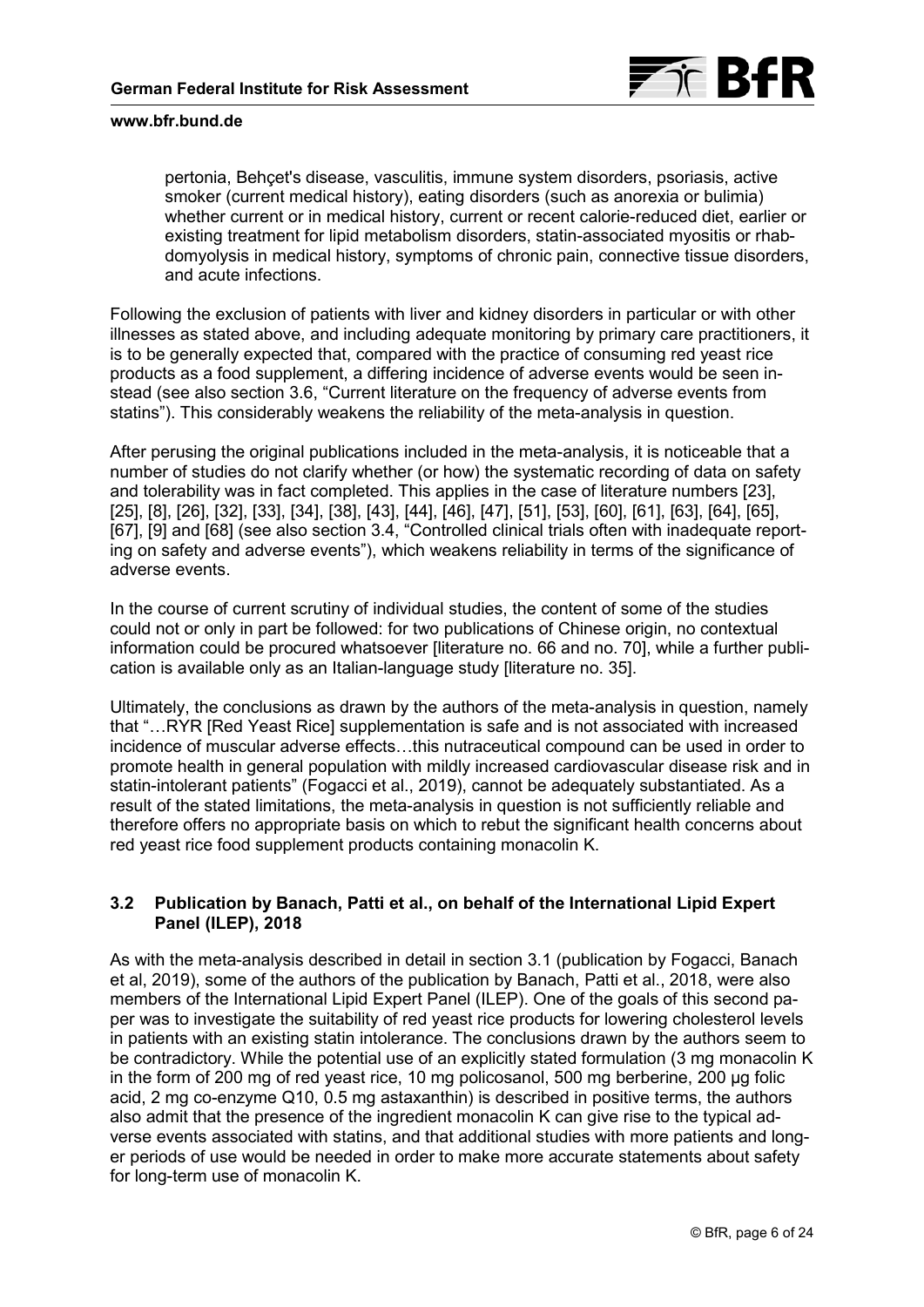

Smollich, 2018, provided a detailed response to the use of monacolin K from red yeast rice in statin-intolerant patients as presented in the publication by Banach, Patti et al., 2018. Smollich concluded that some of the findings presented by Banach, Patti et al., 2018, were "not scientifically comprehensible," and that the consumption of red yeast rice products by patients with lipid metabolism disorders would be associated with incalculable health risks and is not to be recommended (Smollich, 2018). A publication by Dujovne (2017) also has described adverse events from red yeast rice products and also presents clear arguments against the use of red yeast rice products as a substitute for statins on the grounds of patient safety (Dujovne, 2017). As late as 2017, a position paper from ILEP still advised exercising caution with red yeast rice products for statin-intolerant patients (Cicero et al., 2017).

# **3.3 Assessment of monacolin K by EFSA, 2018**

In 2018, EFSA's ANS Panel (EFSA Panel on Food Additives and Nutrient Sources Added to Food) prepared a safety assessment for monacolin in red yeast rice as part of an assessment conducted as an Article 8 procedure according to Reg. (EU) No 1925/2006 (EFSA, 2018). When rice is fermented with the mould *Monascus purpureus*, multiple monacolin metabolites are produced. The most abundant of these in quantitative terms is the substance monacolin K, which was therefore the primary focus of this assessment. In China, red yeast rice has traditional uses—as a food colouring, for example. The reason for commissioning EFSA with this assessment were the discussions and safety concerns expressed by bodies in a number of EU member states after EFSA had given a positive judgment on a health claim for red yeast rice, and stated that the daily intake of 10 mg monacolin K was an effective dose (EFSA, 2011).

The assessment confirmed that the monacolin K contained within red yeast rice products fluctuated in dependence on the pH value, and was present as a lactone or in the acid form. As a lactone, monacolin K is chemically identical to the substance lovastatin, a statin used as the active ingredient in cholesterol-lowering medicinal products subject to EU authorisation. Monacolin K in the lactone form and lovastatin are rapidly hydrolysed in the body into the corresponding acid form (= active form). This is the active form of the molecule, which inhibits 3-hydroxy-3-methyl-glutaryl-coenzyme A (HMG-CoA) reductase and thus the body's own cholesterol biosynthesis.

According to the summary of product characteristics (SPC) presented by the ANS Panel for lovastatin when used as a medicinal product, the recommended doses for the treatment of hypercholesterolemia are initially 20 mg per day and no more than 80 mg per day; mild to moderate hypercholesterolemia is treated initially with 10 mg per day. Contraindications for lovastatin include liver disorders, including elevated serum values for various liver function parameters, cholestasis, myopathy, simultaneous treatment with certain other medications, pregnancy and breastfeeding, and alcohol abuse. Other warnings and cautionary advice concern the risk of myopathies involving pain, muscular weakness and elevated levels of creatine kinase (CK) in serum, with and without disruption to kidney function, and even including rhabdomyolysis (muscular destruction) in severe cases.

Before starting treatment or increasing the dose, patients should be informed about the potential risks of myopathies. If patients develop a complaint, medical advice must be sought immediately. For certain patients, measuring creatine kinase (CK) in serum is recommended before treatment starts. Use of lovastatin must be stopped if creatine kinase in serum is significantly elevated or if persistent muscle problems occur. In the available repository of data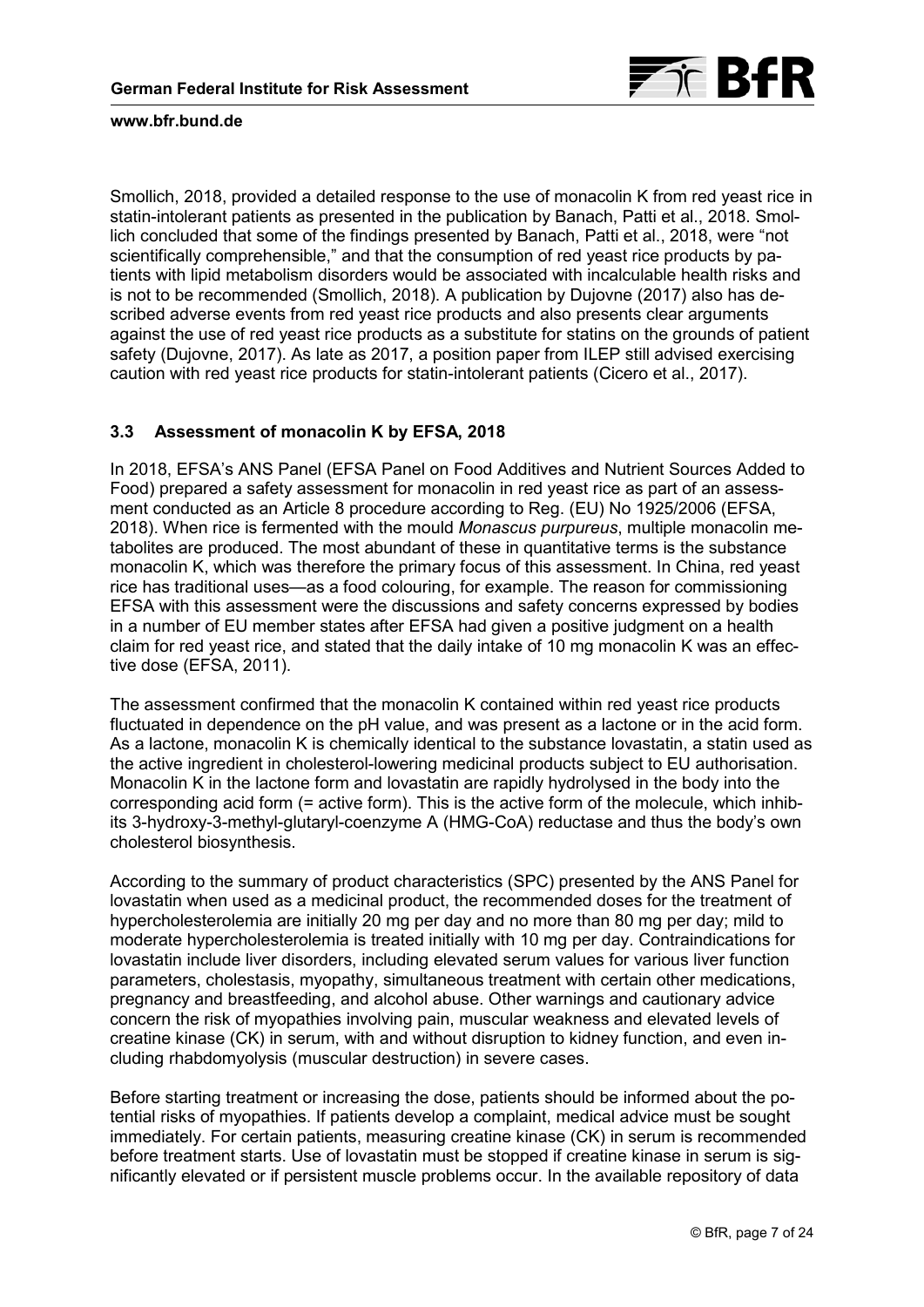

about the occurrence of adverse events during treatment with lovastatin as a medicinal product, the most common types of adverse events reported related to muscle symptoms and the musculoskeletal system (myopathies), also including rhabdomyolysis, and to the nervous system and the gastrointestinal tract, as well as to kidney and liver function.

Interested parties had reported daily recommended doses to the EFSA of monacolin K from red yeast rice ranging from 9 to 20 mg. Labelling data for 40 new products (January 2012 to February 2018) from European countries as sourced from the Mintel Global New Products Database (Mintel GNPD), a database for new products placed on the global market, listed daily doses from 2 to 48 mg monacolin K, although the recommended daily dose was 10 mg for most products. Only 8 of these 40 products contained monacolin K as the only active ingredient: most food supplements included other ingredients—mostly of plant origin— as well as monacolin K.

In assessing the safety of monacolin K from red yeast rice and a maximally safe daily dose in particular, the EFSA Panel considered data from the scientific literature dating up to May 2018, inclusively. Reports of adverse events from food supplements with monacolin K were considered as collected in databases maintained by the WHO (Vigibase database maintained by the WHO Collaborating Centre for International Drug Monitoring), and in France (French Phytovigilance System, cited by ANSES, 2014, and Philibert et al., 2016) and Italy (Italian Surveillance System of Natural Health Products, cited by Mazzanti et al., 2017); some reports were also used from databases maintained by the US FDA.

The adverse events most frequently reported concerned the musculoskeletal system (myalgia) and connective tissue or muscular damage (myopathies), both with and without elevated creatine kinase levels in serum. Four cases of rhabdomyolysis were also reported: some involved doses as low as 3 mg monacolin K daily over a period of 25 to 90 days, while other cases involved consumption over several months. Other cases involved disorders of the hepatobiliary system (acute liver inflammation, elevated values for liver parameters in serum such as ALT, AST, gamma GT; dose: 3 mg monacolin K daily for a period of 15 to 76 days), the gastrointestinal tract (diarrhoea, nausea, stomach pain) and the skin (hives, pruritus). Some cases of adverse events were classified as serious (e.g. 6 out of 10 cases of acute hepatitis).

The EFSA Panel was unable to derive concrete details from this set of data about the occurrence of adverse events while using monacolin K. Accordingly, the Panel concluded that there were insufficient data available for deriving a clear correlation between the dose and the occurrence of adverse events. A safe maximum dose for monacolin K could not be determined. Even a dose of 3 mg daily had the effect of lowering cholesterol. At this dose, however, the case reports and a recent review already reported adverse events, in the form of liver inflammation and muscle damage—damage even as severe as rhabdomyolysis.

The Panel therefore concluded its assessment by stating that the intake of monacolin K from red yeast rice products can achieve treatment doses comparable to lovastatin used in a medicinal product. The adverse events reported for lovastatin and monacolin K do not essentially differ.

For food supplements with monacolin K from red yeast rice, a number of uncertainties were pointed out. These concerned the formulation and actual quantities of monacolins present, the previously inadequate evaluation of partner substances used together with monacolins in combined formulations, a lack of clarity about the ratio of the lactone and acid forms for the monacolin K used in each case, the inadequate state of available data on the safety of mon-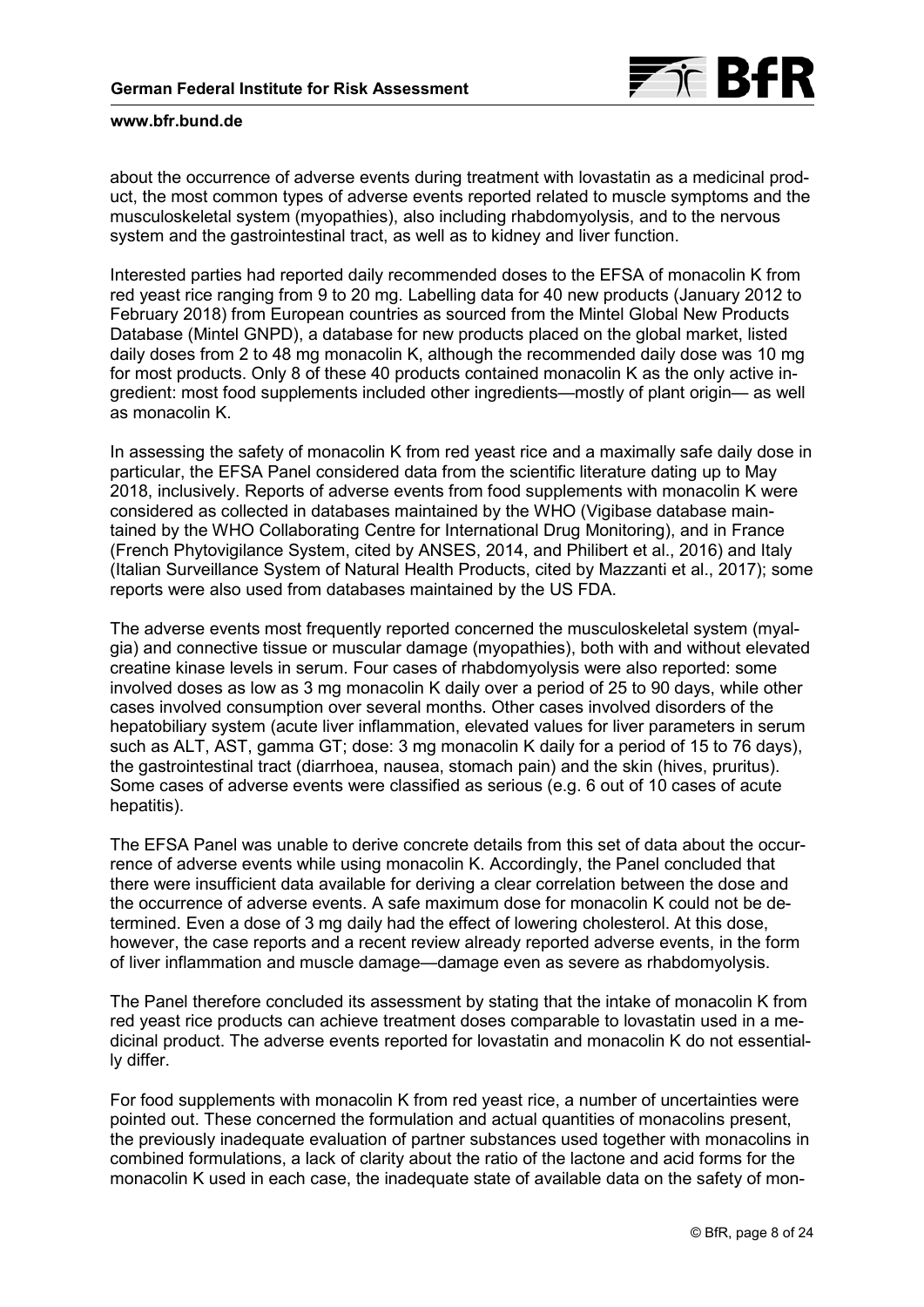

<span id="page-8-0"></span>acolin K for certain consumer groups (such as pregnant or breastfeeding women), and expected effects resulting from potential interactions with other (active) substances.

In the EFSA's opinion, significant safety concerns are present in the case of monacolin K made from red yeast rice taken as a food supplement at a daily dose of 10 mg. The Panel highlighted the fact that serious adverse events have been reported for monacolins made from red yeast rice when taken at a dose of just 3 mg per day. The Panel concluded that exposure to monacolin K from red yeast rice products can have severe effects on the musculoskeletal system, including rhabdomyolysis, as well as causing disruptions in liver function. On the basis of the available information and multiple uncertainties as mentioned in their assessment, the Panel was not able to identify a quantity of intake of monacolins from red yeast rice as a food supplement that would not give rise to any concerns in terms of adverse effects on health for the general population and for specific vulnerable subgroups within the population (EFSA, 2018).

# **3.4 Controlled clinical trials frequently exhibiting inadequate reporting in terms of safety and adverse events**

A meta-analysis performed by Gerards et al., 2015, investigated 20 controlled trials in humans (total of 6,663 patients, most from China) with monacolin K in doses between 4.8 and 24 mg compared to a placebo or an active treatment programme (including statins). The side effects reported included gastrointestinal disorders (diarrhoea, malaise), musculoskeletal complaints (muscle pain, arthralgia, weakness), changes in various lab test results and dizziness, as well as disruptions to kidney and liver function. On the one hand, the meta-analysis authors did not find any statistically significant differences in the occurrence of adverse events between the treatment groups. However, the authors did note that an evaluation of safety and tolerability had not been presented in all studies, while some studies were ambiguous about quantitative data presentation in this context or omitted it entirely. In their own words: "Quality of safety assessment was low in the majority of studies."

According to the authors, the incidence of reported adverse events was especially low in the studies in which the evaluation of safety and tolerability was not performed adequately. Gerards et al., 2015, state that in controlled clinical trials, adverse events associated with statins occur less often than in general clinical practice, and state that the reason for this is that certain kinds of risk factors for patients in trials are less common due to the use of exclusion criteria. The authors also assume that the true incidence of adverse events with monacolin K are likely to be underestimated as a result of inadequate evaluation of safety in the majority of the clinical trials included. They write: "Our results do not suggest that RYR [Red Yeast Rice] results in different adverse reactions than the usual statin-associated adverse reactions." The authors also find fault with the fact that the quantity of monacolin K is not always stated for red yeast rice preparations, and that there is no standardisation in the production of supplements available on the market; as a result, the declaration is often inadequate (Gerards et al., 2015). The assessment by the EFSA Panel also found that the studies included in the meta-analysis by Gerards et al., 2015, provided an inadequate level of reporting on safety and tolerability, as well as a poor general evaluation of these two topics (EFSA; 2018).

In their review (21 clinical trials with 4,558 patients on the effects of red yeast rice products on blood pressure and cholesterol levels), Xiong et al., 2017, also criticise the frequently inadequate reporting about safety and tolerability, and warn against drawing positive conclusions prematurely: "Furthermore, most clinical studies have not demonstrated severe AEs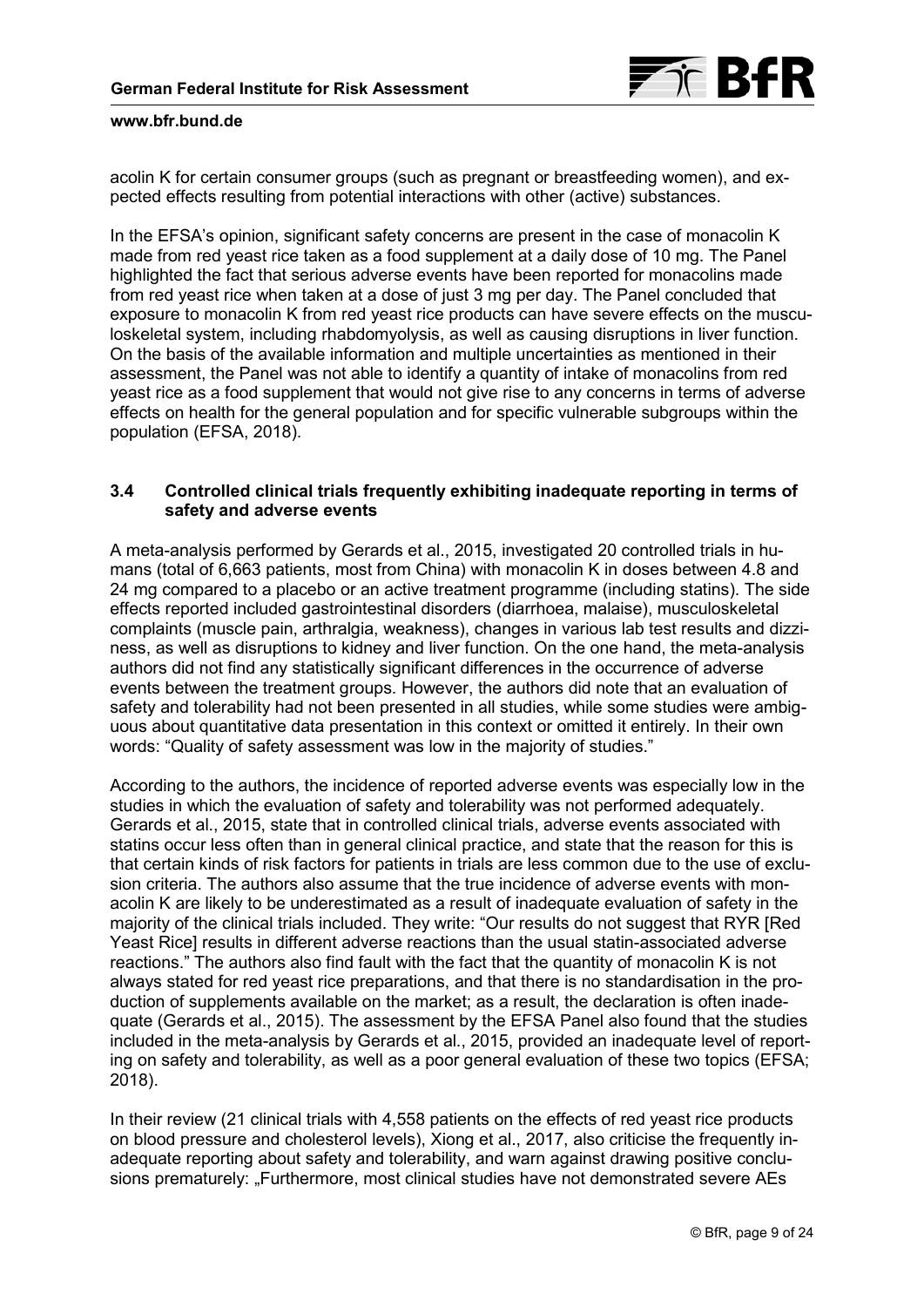

[Adverse Events] such as statin-associated myalgias, or increases in ALT, AST, BUN, Cr, and CK occurring with RYR [Red Yeast Rice] use to date, which was likely one of the main reasons for its popularity. There may be a common misconception among some patients and physicians that "natural" means safe (…). In this review, a lack of knowledge about detailed reporting of AEs was observed. Only nine trials reported AEs, with no significant difference in either symptoms and signs or biochemical indicators, whereas AEs were not mentioned in the remaining studies. Although the reported AEs appeared to be safe and were well tolerated in hypertensive patients, definite conclusions about the safety of RYR cannot be drawn due to the limited, inadequate recording and reporting" (Xiong et al., 2017).

In a publication by Xue et al., 2017, looking at a clinical comparative study involving 60 patients (two groups, receiving a daily dose of 1,200 mg of red yeast rice or 20 mg of simvastatin over a period of four weeks), the authors noted that no significant changes in certain lab test parameters had been reported for either treatment group, nor had adverse events been reported for any patient. This result cannot be taken to mean that the applicable contraindications, precautionary measures and potential adverse events are to be doubted for the medicinal substance simvastatin. One criticism voiced by the authors is that further studies are needed on the long-term safety and efficacy of red yeast rice (Xue et al., 2017). In their review based on ten clinical trials, in which red yeast rice products were administered in comparison with simvastatin (10 mg or 20 mg daily), Ong and Aziz, 2016, note that the adverse events observed were comparable in both groups. These events included stomach complaints, nausea, abdominal problems, changes in certain lab test parameters involving liver function, anorexia and other non-specific gastrointestinal symptoms. The authors highlight the lack of clarity about the red yeast rice products used in the studies as well as significant shortcomings in reporting in the studies (Ong and Aziz, 2016).

In a mini-review, Farkouh and Baumgärtel, 2019, note that the risk profile and observed adverse events following consumption of red yeast rice products generally results from case reports, and that a systematic classification of the same is made more difficult by selfmedication and the significant variations in product formulations. The authors conclude that continuous monitoring and further longitudinal studies are essential (Farkouh and Baumgärtel, 2019).

One frequent criticism is that reporting on safety and tolerability in clinical intervention studies is not properly attended to. These are designed to prove the superior efficacy of certain substances. Andres et al., 2018, address this point in a comparable case concerning food supplements: "Only a few studies provided detailed information on the occurrence of adverse events or on relevant safety lab parameters (a situation which frequently can be found with substances used as ingredients of dietary supplements). In this context, it is noted that the fact that no adverse events were mentioned for many of the published human intervention studies cannot be taken as proof that no adverse events occurred" (Andres et al., 2018).

# **3.5 Recent scientific literature on the safety and tolerability of red yeast rice products**

Cohen et al., 2017, analysed 28 formulations with red yeast rice in terms of their monacolin K content. The substance was undetectable in two products, while the remaining 26 products contained monacolin K at levels ranging from 0.09 to 5.48 mg per 1,200 mg of red yeast rice: this would yield daily doses of 0.09 to 10.94 mg of monacolin K if the product was consumed in the amounts as recommended. The authors refer to the known (and partially dose-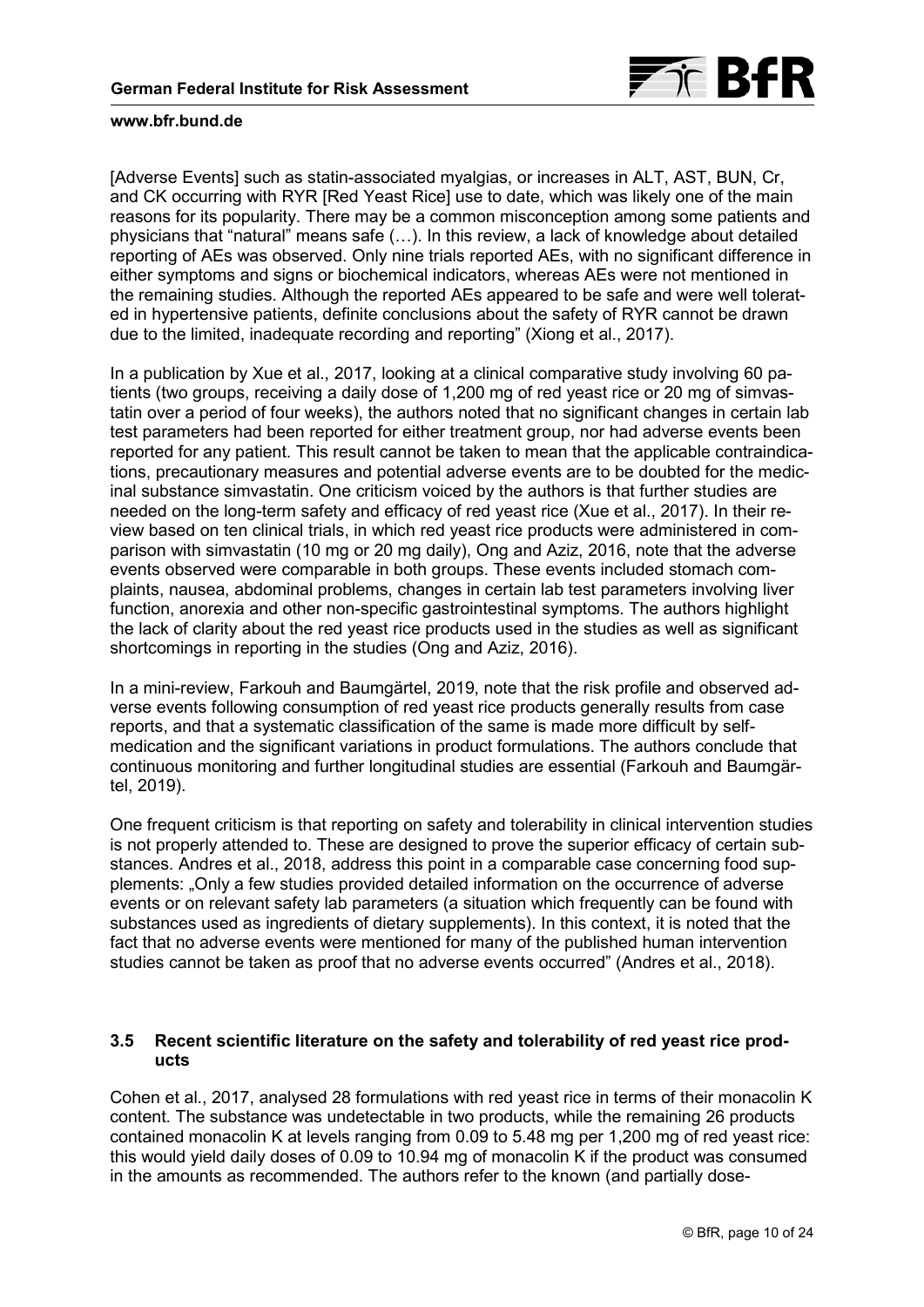

dependent) adverse events for statins and point out that, given the quantities of monacolin K detected in red yeast rice products and the often inadequate product declarations that fail to provide patients with warnings, a combined dose of prescription-only statins with these products should be considered especially problematic from the perspective of patient safety (Cohen et al., 2017). Patel, 2016, also views the lack of standardisation in supplements based on red yeast rice as a risk: "The fluctuation in monacolin levels can either render RYR [Red yeast rice] to be ineffectice or cause deleterious consequences. … Standardization must be rigorously ensured as in many cases, the content labelling are erroneous. It is difficult to set a cut-off as safe limit of monacolin K, as their content in RYR vary based on the mold strain and fold purification" (Patel, 2016).

Stroes et al., 2015, state that the safety of monacolin K from red yeast rice is not adequately substantiated for long-term use and that standardisation in production methods is lacking: bioavailability therefore varies considerably, depending on the individual formulation. Nor can toxic effects from undesirable co-formulants be entirely excluded. In the authors' opinion, the occurrence of the kinds of adverse effects known from the use of statins must also be expected from monacolin K use (Stroes et al., 2015). Peng et al., 2017, also criticise the lack of standardisation in the manufacture of formulations and conclude that red yeast rice products cannot be recommended for use in clinical practice. If patients inform their doctor that they are taking red yeast rice products, the authors argue that clinical examination and laboratory tests will be necessary because of potential adverse events and disruption to organ function—especially in relation to the liver and kidneys (Peng et al., 2017). Li et al., 2014, and Xue et al., 2017, also note that studies on the long-term safety and efficacy of red yeast rice are not available (Li et al., 2014; Xue et al., 2017).

In an overview of 'nutraceuticals' in the context of dyslipidaemia, which also mentions red yeast rice products, Patti et al., 2017, also state that the consumption of these kinds of formulations cannot yet be recommended without more extensive data on the risk-benefit ratio, as well as further studies addressing the questions of tolerability and safety for long-term use (Patti et al., 2017). In a similar way, the position paper authored by Poli et al., 2018, also calls for the monitoring of red yeast rice product use by medical practitioners. The authors note in particular the need to monitor potential interactions between red yeast rice products containing monacolin K and certain kinds of medicines (Poli et al., 2018). In a subsequent publication, Poli and Visioli, 2019, underline the urgency of their recommendation for medical supervision during the consumption of red yeast rice products, referring once more to the potential for relevant interactions between certain kinds of medicines and for adverse events, which may occur at daily doses as low as 3 mg of monacolin K (Poli and Visioli, 2019). Other authors call for the systematic collection of more extensive clinical data on safety and efficacy before the placing on the market of formulations (some of which also referred to as 'nutriceuticals') such as red yeast rice products (Santini et al., 2018).

In a paper reviewing the effects and side effects of products made from red yeast rice, Stephan, 2016, concludes that there is no reason to accept the claim that red yeast rice lowers or maintains cholesterol levels 'naturally' without also having side effects that are comparable with those experienced while taking synthetic statins. In the context of using red yeast rice products to lower blood cholesterol levels, the author refers to a multitude of risks: these include the lack of standardisation in terms of monacolin content, the risk of adverse events from monacolin K and the lack of medical supervision (Stephan, 2016).

Steffen, 2017, offers another paper summarising the effects and side effects of products made from red yeast rice: after characterising their risks, the author concludes by advising against the use of these products as food supplements (Steffen, 2017).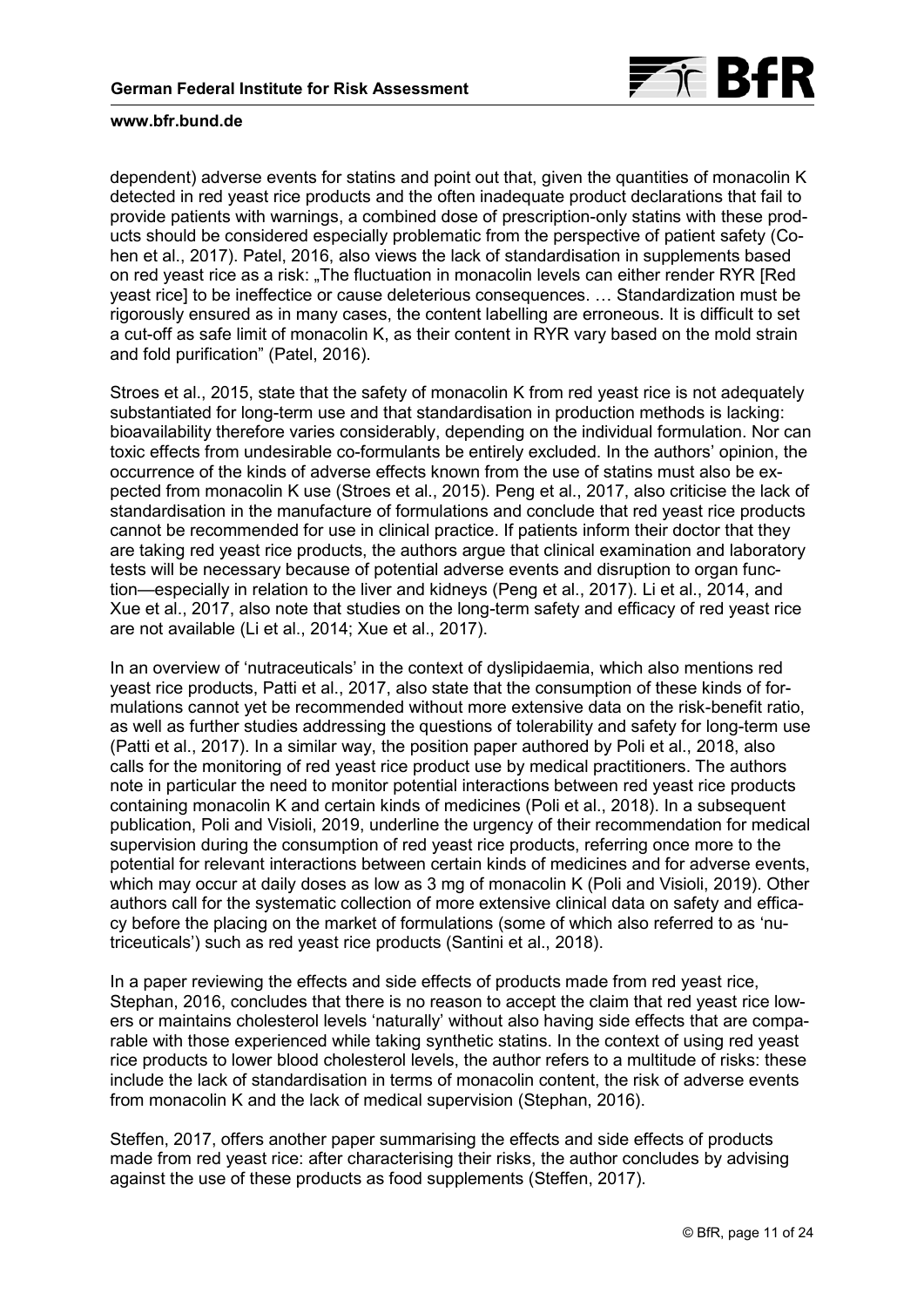

In their clinical trial investigating a red yeast rice product with 3 mg of monacolin K and other ingredients such as 200 µg folic acid versus placebo in 142 study participants over twelve weeks, Heinz et al, 2016, stress that the comparison of published intervention studies involving red yeast rice products can involve some fundamental difficulties. The authors note the frequent lack of data about the exact dose of monacolin K. For a specified quantity of red yeast rice, very different proportions of monacolin K may be present, as well as varying proportions of other monacolins (Heinz et al., 2016). Gold et al., 2018, also point to significant differences between red yeast rice prepared using traditional techniques and such products that are manufactured as a supplement based on red yeast rice, both in terms of the formulation as well as the presence of monacolin K and other substances (Gold et al., 2018). For one supplement, which provided 2,500 mg of red yeast rice extract with a daily dose of 4 capsules, the analysis revealed an active ingredient content equivalent to a daily dose of 2 mg lovastatin per capsule. The data analysis was performed in response to adverse events suffered by a 53-year-old patient after four months of use, including myalgia, weakness, regurgitation, loss of appetite and discomfort in the upper abdomen. These were categorised as typical statin-related side effects. The authors criticise the fact that, as long as these kinds of products are offered as food supplements rather than actual medicinal products, an appropriate set of usage information and warnings does not need to be declared. Nor is any active monitoring of adverse events being provided (Venhuis et al., 2016).

After reviewing databases maintained by the FDA on reported adverse events, Raschi et al., 2018, recommend medical supervision during the consumption of red yeast rice products so as to guard against the potential incidence of muscular and hepatic adverse events. The authors also criticise the lack of regulatory harmonisation for the status of such formulations (Raschi et al., 2018). Other authors also criticise the frequently unclear and non-standardised formulations of red yeast rice products, as well as the lack of adequate information about existing risks, and call for medical supervision during use (Burke, 2015; De Backer, 2017; Nguyen et al., 2017; Farkouh and Baumgärtel, 2019).

Other current case reports of adverse events in relation to the use of red yeast rice products are also available. In one case, a 39-year-old man developed erectile dysfunction after three weeks of consuming 3.5 to 4.4 g of a red yeast rice formulation on a daily basis. After stopping use, improvement was seen after one week and complete recovery was achieved after five weeks (Liu and Chen, 2018). Another case involved an acute worsening of an existing condition of myasthenia gravis in a 69-year-old patient following one week of consuming a red yeast rice product every day at a dose of 450 mg of red yeast rice (Dobremez et al., 2018).

In the USA, Loubser et al., 2019, reported on a 64-year-old patient who suffered acute hepatitis after taking a red yeast rice supplement for a period of six weeks. A differential diagnosis and liver biopsy led to the diagnosis of a causal correlation with supplement use (druginduced liver injury, DILI), with the patient consuming a daily dose of 1,200 mg red yeast rice as recommended on the product. The authors note that red yeast rice products may contain highly variable amounts of monacolin K, and recommend greater efforts be made to inform consumers about the risks of liver damage and the important of medical supervision during use. The authors also state that supplements of this kind are not necessarily any safer than prescription-only medicinal products (Loubser et al., 2019).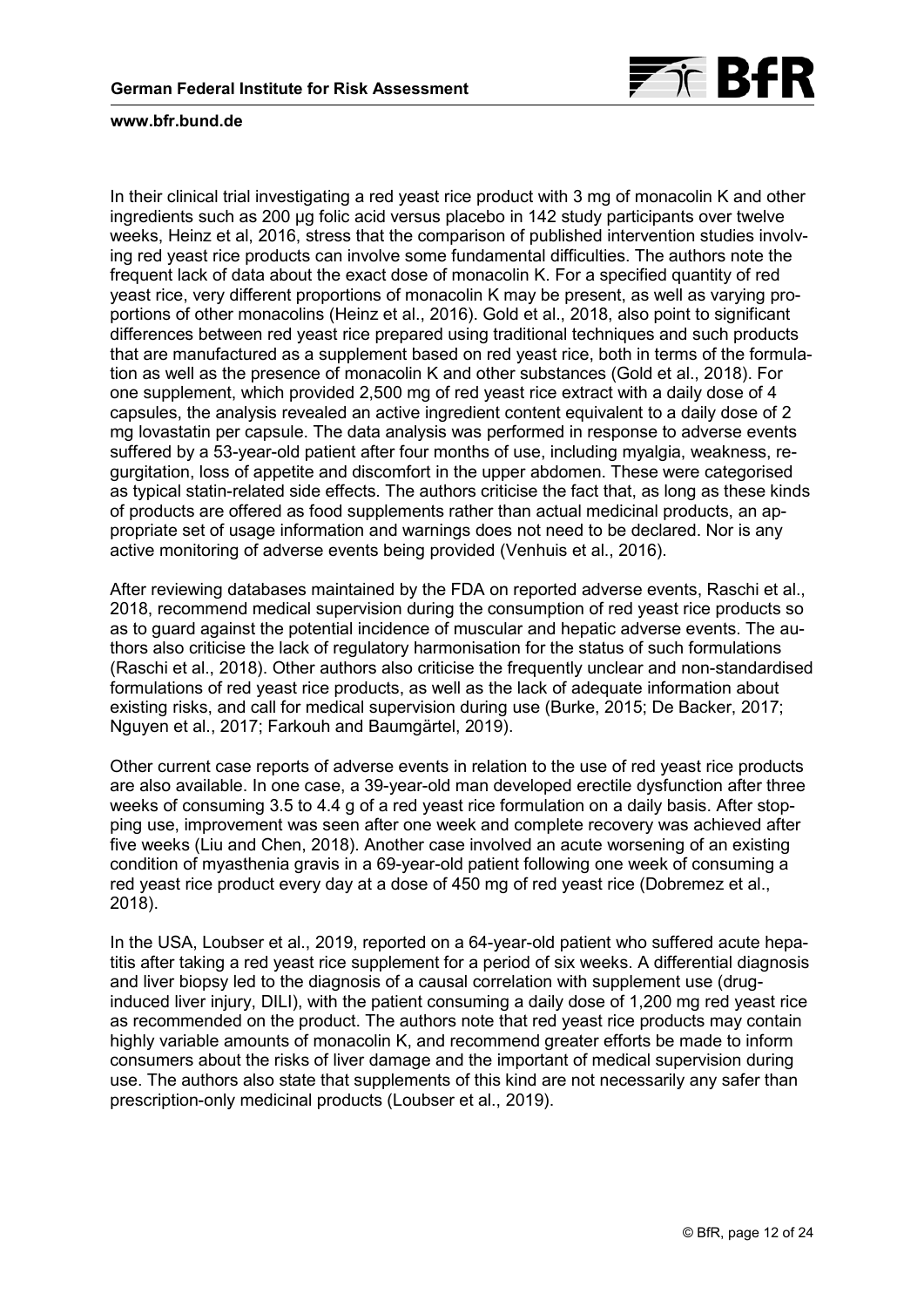

# <span id="page-12-0"></span>**3.6 Recent literature on the frequency of adverse events with statins**

Among the most frequent adverse events reported for statins, including lovastatin, is damage to skeletal muscle, which may range from minor complaints such as muscle cramps and myalgia (frequency between 1 and 10 percent) to myopathies and elevated creatine kinase (CK) levels in serum (frequency between 0.1 and 1 percent). These kinds of symptoms can be associated with a significant reduction in quality of life, and may give rise to complications as serious as rhabdomyolysis (frequency approximately 1:100,000 to 1:10,000). Rhabdomyolysis is accompanied by highly elevated CK activity and myoglobinuria, and can lead to acute renal failure (Stroes et al., 2015; Laufs et al., 2015; Joint Expert Commission of the BVL and BfArM, 2016; Collins et al., 2016; Meyer, 2019; Cholesterol Treatment Trialists' Collaboration, 2019; Newman et al., 2019). According to estimates from the American Heart Association, elevated transaminases in serum are to be expected for 1 percent of patients taking a course of statins. Serious cases of liver toxicity are to be expected for 0.001 percent of these patients, although the authors also note that reliable predictions about the potential occurrence of serious liver disorders for individual patients are not achievable (Newman et al., 2019).

In this context, Laufs et al., 2015, highlight a clear discrepancy between the incidence of statin-associated muscular symptoms in clinical practice and in registries, compared to the incidence of the same in randomised trials. While 10 to 30 percent of patients in clinical practice and observational studies report statin-associated muscular symptoms, the frequency of muscular complaints in randomised trials with control groups is lower and may, in some cases, differ only marginally between the statin group and the placebo group. In explaining this discrepancy, the authors point to the fact that some trials exclude patients with muscular complaints or statin intolerance. In some studies, minor muscular complaints were not recorded systematically or evaluations of safety and tolerability were not adequate (see also Gerards et al., 2015).

On the other hand, the actual occurrence of statin-associated muscular symptoms can be overestimated in observational studies without a control group. Clinical clarification of symptoms is based on a detailed medical history, the typical form of presentation, the chronological association of complaints with statin medication and potential re-exposure following a pause in medication under critical control (Laufs et al., 2015). Newman et al., 2019, also address the discrepancy between controlled trials and observational studies without a control group, in which the statin-associated muscular symptoms are mentioned comparatively more often. One explanation for this observation given by the authors is that the patients tend to link muscular complaints to statin medication uncritically and their expectations may already be prejudiced—as a kind of 'nocebo effect' (Newman et al., 2019).

# **3.7 Assessments/classifications made by panels/authorities and in other countries**

In 2012, the Permanent Senate Commission on Food Safety at the German Research Foundation (DFG) issued a critical opinion on red yeast rice products sold as food supplements (SKLM, 2012, Toxicological assessment of red yeast rice: updated, final version dated 18 December 2012). In its assessment, the Senate Commission concluded that "red yeast rice is not currently a safe food/food supplement."

Other critical opinions on red yeast rice products as food supplements are available from France (ANSES Opinion Request No 2012-SA-0228, Opinion of the French Agency for Food, Environmental and Occupational Health & Safety on the risks associated with the presence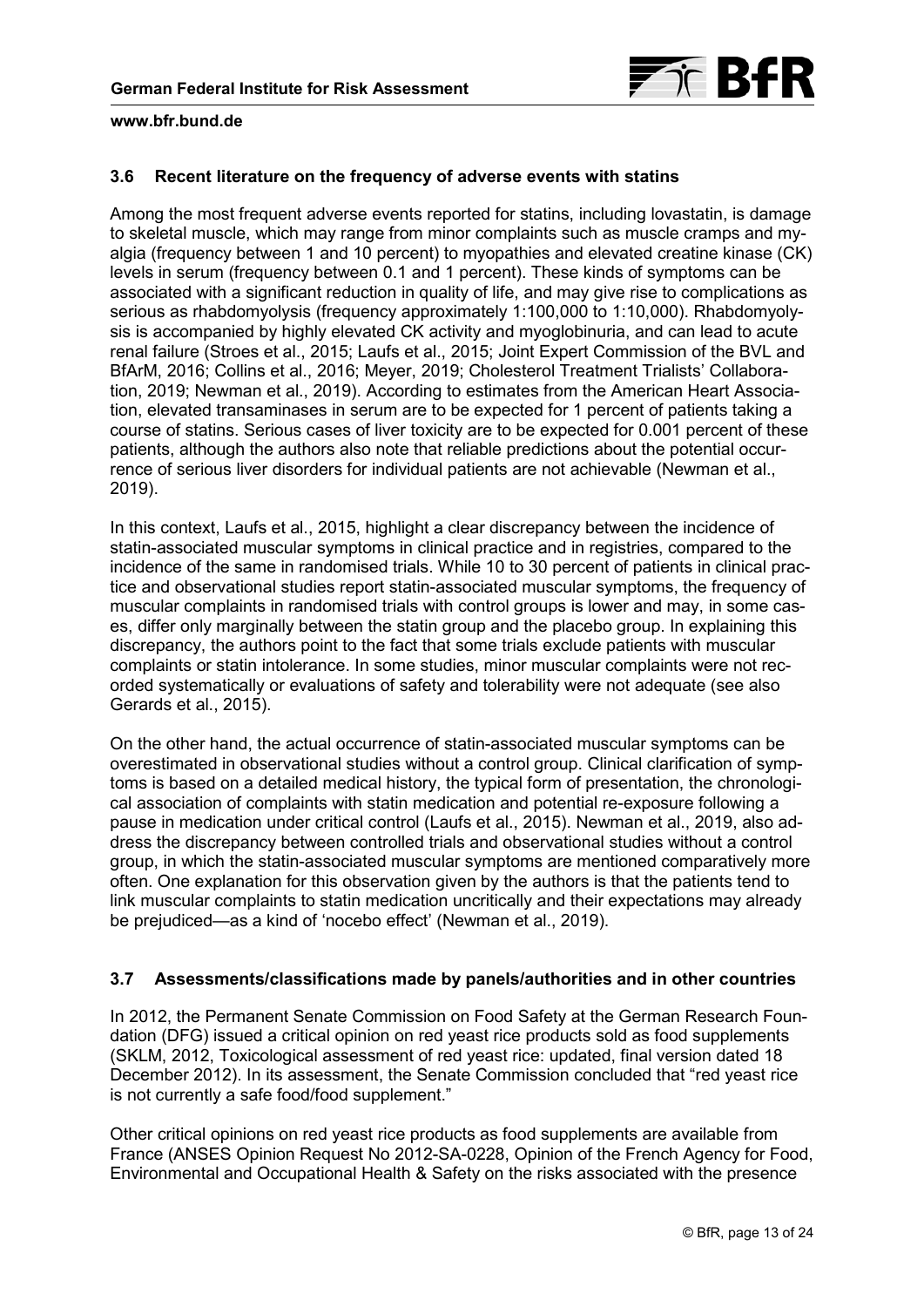

of 'red yeast rice' in food supplements, 14. Februar 2014) and from Belgium (Belgian Superior Health Council, Avis du Conseil Superieur de la Santé No 9312: Compléments alimentaires à base de 'levure de riz rouge', 3. Februar 2016).

In France, consumers were informed about the risks of red yeast rice products as food supplements in 2017, and reference was made to the need to take such products only under medical supervision (ANSES - French Agency for Food, Environmental and Occupational Health & Safety. Red yeast rice-based food supplements - Before taking these supplements, advice of a healthcare professional should be sought. Updated on 01/12/2017).

In an opinion published in 2016, the Joint Expert Commission of the BVL and BfArM recommends classification of red yeast rice food supplement products as either a medicinal product or a food, depending on product presentation and the claims made for their use. Moreover, products providing a dose of 5 mg monacolin K per day have a considerable pharmacological/metabolic effect and can be classified as a medicinal product regardless of their presentation. Products with a daily dose of less than 5 mg should be investigated for potential risks in the context of approving their placement on the market as a food and should be classified as an unsafe food as appropriate (art. 14, Regulation (EU) No 178/2002). In other foods, such as dietetic foods, use of the ingredient red yeast rice or monacolin K is not permitted, since this is classified as a novel food ingredient and a corresponding authorisation in terms of Regulation (EU) No 258/97 is not available (opinion of Joint Expert Commission of the BVL and BfArM: classification of red yeast rice products, 02/2016). In 2002, the BfArM had already expressed concerns about red yeast rice products with monacolin K as food supplements (BfArM, 2002), and confirmed the assessment made by the Joint Expert Commission in a press release of its own (BfArM again issues warning about red rice food supplements: products with a daily dose equal to or exceeding 5 mg monacolin K should be classified as medicinal products. Press release number 3/16, year of issue 2016, dated 24 February 2016).

In 2014, the Swiss surveillance authority Swissmedic published an opinion that prohibited the marketing of red yeast rice products in Switzerland either as a medicinal product or food ("Marketing of preparations containing *Monascus purpureus* (red yeast rice) is not permitted in Switzerland", Swissmedic Journal 2/2014, pp. 80–85, Swiss Agency for Therapeutic Products, Bern).

The US Food and Drug Administration (FDA) has classified red yeast rice products that contain more than trace amounts of monacolin K as non-approved novel drug products and prohibited these kinds of products from being marketed as food supplements (National Center for Complementary and Integrative Health, US Department of Health & Human Services, National Institutes of Health). Red Yeast Rice. D475—Created June 2012—Updated July 2013).

The Austrian Agency for Health and Food Safety (AGES) recommends "only consuming food supplements containing monacolins after consulting with your doctor/pharmacist until a decision is made for the European Union as a whole" ("Red yeast rice products – what is red [yeast rice?" Last modified: 08 April 2019, https://www.ages.at/en/topics/food/food](https://www.ages.at/en/topics/food/food-supplements/rotschimmelreis-produkte/)supplements/rotschimmelreis-produkte/).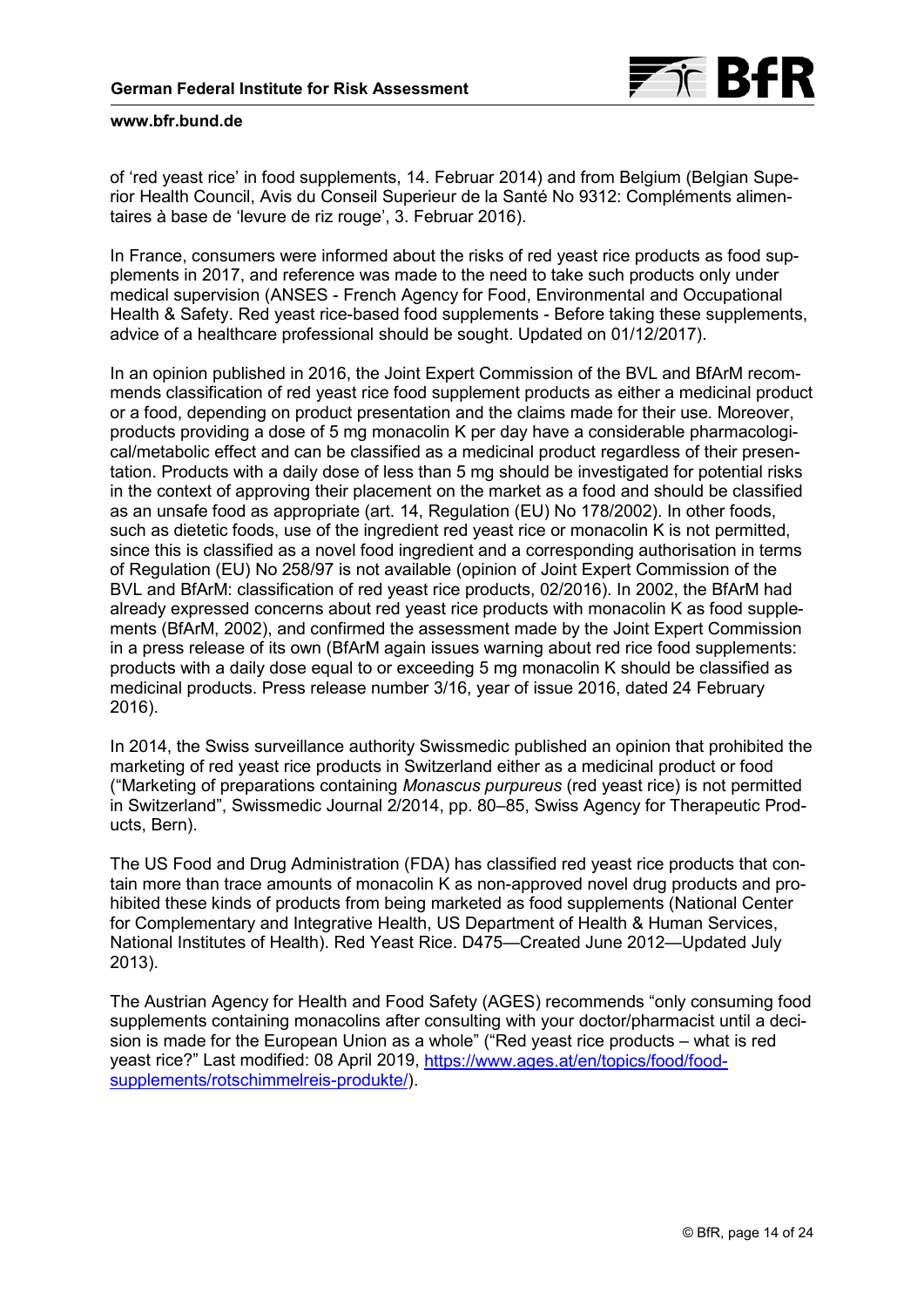

# **3.8 Citrinin**

Under certain conditions, the fermentation of rice with mould strains of the *Monascus* genus can form the toxic metabolite citrinin. Citrinin is a potential mutagen, and a toxin affecting the kidneys and the unborn embryo or foetus (Flajs/Peraica, 2009; Patel, 2016; Cicero et al., 2017; Santini et al., 2018).

The maximum permissible level of citrinin in food supplements based on rice fermented with the mould *Monascus purpureus* has been set at 2,000 μg/kg. A draft regulation from the EU Commission to amend Regulation (EU) No 1881/2006 has since been issued, which was approved by the Committee of Permanent Representatives on 29 March 2019. This draft envisages reducing the current maximum permissible level for citrinin in food supplements with red fermented rice from 2,000 µg/kg to 100 µg/kg. This reduced maximum permissible level will apply from 1 April 2020 on.

# **Further information on food supplements is available from the BfR website**

A-Z index of food supplements:

[https://www.bfr.bund.de/en/a-z\\_index/food\\_supplements-129789.html](https://www.bfr.bund.de/en/a-z_index/food_supplements-129789.html)



BfR "Opinions app"

# **4 References**

- Andres S, Pevny S, Ziegenhagen R, Bakhiya N, Schäfer B, Hirsch-Ernst KI, Lampen A (2018). Safety aspects of the use of Quercetin as a dietary supplement. Mol Nutr Food Res, 62 (1).
- ANSES (2014). ANSES Opinion of the French Agency for Food, Environmental and Occupa tional Health & Safety on the risks associated with the presence of "red yeast rice" in food supplements. Request No 2012-SA-0228, 14 February 2014. [https://www.anses.fr/en/system/files/NUT2012sa0228EN.pdf\)](https://www.anses.fr/en/system/files/NUT2012sa0228EN.pdf)
- ANSES (2017). ANSES French Agency for Food, Environmental and Occupational Health & Safety. Red yeast rice-based food supplements - Before taking these supplements, advice of a healthcare professional should be sought. Updated on 01/12/2017. <https://www.anses.fr/en/content/red-yeast-rice-based-food-supplements>
- Banach M, Patti AM, Giglio RV, Cicero AFG, Atanasov AG, Bajraktari G, Bruckert E, Descamps O, Djuric DM, Ezhov M, Fras Z, von Haehling S, Katsiki N, Langlois M, Latkovskis G, Mancini GBJ, Mikhailidis DP, Mitchenko O, Moriarty PM, Muntner P, Nikolic D, Panagiotakos DB, Paragh G, Paulweber B, Pella D, Pitsavos C, Reiner Ž, Rosano GMC, Rosenson RS, Rysz J, Sahebkar A, Serban MC, Vinereanu D, Vrablík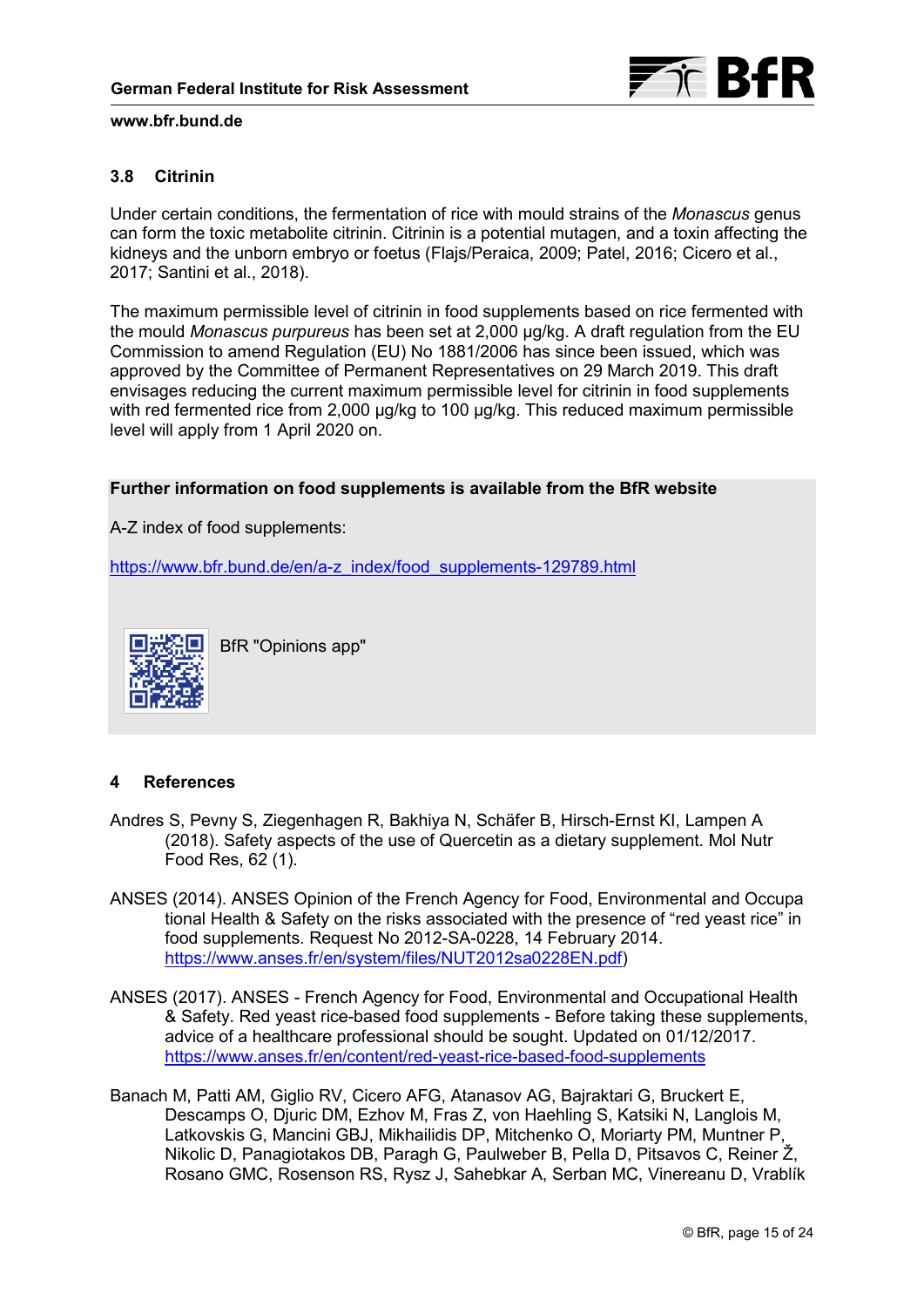

M, Watts GF, Wong ND, Rizzo M; International Lipid Expert Panel (ILEP) (2018). The role of nutraceuticals in statin intolerant patients. J Am Coll Cardiol,72 (1): 96-118.

- BfArM (2002). BfArM warnt vor Red Rice-Produkten. Pressemitteilung Nummer 17/02, Aus gabejahr 2002, Datum 04.12.2002.
- Burke FM (2015). Red yeast rice for the treatment of dyslipidemia. Curr Atheroscler Rep, 17 (4): 495.
- Cicero AFG, Colletti A, Bajraktari G, Descamps O, Djuric DM, Ezhov M, Fras Z, Katsiki N, Langlois M, Latkovskis G, Panagiotakos DB, Paragh G, Mikhailidis DP, Mitchenko O, Paulweber B, Pella D, Pitsavos C, Reiner Ž, Ray KK, Rizzo M, Sahebkar A, Serban MC, Sperling LS, Toth PP, Vinereanu D, Vrablík M, Wong ND, Banach M (2017). Lipid-lowering nutraceuticals in clinical practice: position paper from an International Lipid Expert Panel. Nutr Rev,75 (9): 731-767.
- Cohen PA, Avula B, Khan IA (2017). Variability in strength of red yeast rice supplements purchased from mainstream retailers. Eur J Prev Cardiol, 24 (13): 1431-1434.
- Collins R, Reith C, Emberson J, Armitage J, Baigent C, Blackwell L, Blumenthal R, Danesh J, Smith GD, DeMets D, Evans S, Law M, MacMahon S, Martin S, Neal B, Poulter N, Preiss D, Ridker P, Roberts I, Rodgers A, Sandercock P, Schulz K, Sever P, Simes J, Smeeth L, Wald N, Yusuf S, Peto R (2016). Interpretation of the evidence for the efficacy and safety of statin therapy. Lancet, 388 (10059): 2532-2561.
- Cholesterol Treatment Trialists' Collaboration (2019). Efficacy and safety of statin therapy in older people: a meta-analysis of individual participant data from 28 randomised controlled trials. Lancet, 393 (10170): 407-415.
- De Backer GG (2017). Food supplements with red yeast rice: More regulations are needed. Eur J Prev Cardiol, 24 (13): 1429-1430.
- Dobremez V, Serra A, Grosset-Janin D, Dopter A, Pineau-Blondel E, Ruel JH (2018). Myas thenia gravis exacerbation after red yeast rice use. Rev Neurol (Paris), 174 (7-8): 577-578.
- Dujovne CA (2017). Red Yeast Rice Preparations: Are They Suitable Substitutions for Statins? Am J Med, 130 (10): 1148-1150.
- EFSA (2011). EFSA Panel on Dietetic Products, Nutrition and Allergies (NDA); Scientific Opinion on the substantiation of health claims related to monacolin K from red yeast rice and maintenance of normal blood LDL-cholesterol concentrations (ID 1648, 1700) pursuant to Article 13(1) of Regulation (EC) No 1924/2006. EFSA Journal 2011; 9 (7): 2304 [16 pp.].
- EFSA ANS Panel (EFSA Panel Food Additives and Nutrient Sources added to Food), Younes M, Aggett P, Aguilar F, Crebelli R, Dusemund B, Filipic M, Frutos MJ, Galtier P, Gott D, Gundert-Remy U, Kuhnle GG, Lambré C, Leblanc J-C, Lillegaard IT, Moldeus P, Mortensen A, Oskarsson A, Stankovic I, Waalkens-Berendsen I, Woutersen RA, Andrade RJ, Fortes C, Mosesso P, Restani P, Pizzo F, Smeraldi C and Wright M (2018). Scientific opinion on the safety of monacolins in red yeast rice. EFSA Journal 2018;16 (8): 5368, 46 pp.<https://doi.org/10.2903/j.efsa.2018.5368>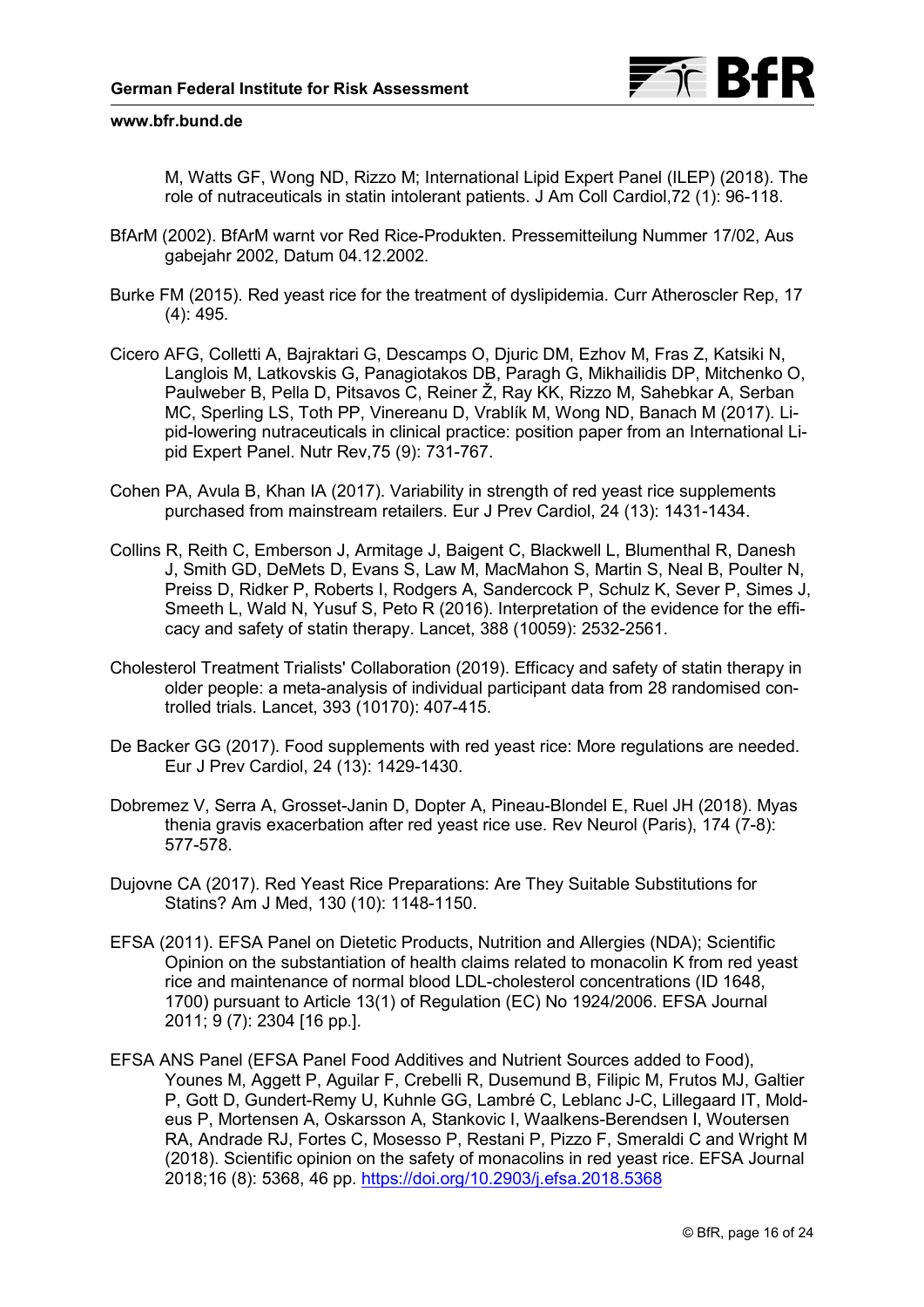

- Farkouh A and Baumgärtel C (2019). Mini-review: medication safety of red yeast rice prod ucts. Int J Gen Med, 12: 167–171.
- Flajs D, Peraica M (2009). Toxicological properties of citrinin. Arh Hig Rada Toksikol, 60 (4): 457-464.
- Fogacci F, Banach M, Mikhailidis DP, Bruckert E, Toth PP, Watts GF, Reiner Ž, Mancini J, Rizzo M, Mitchenko O, Pella D, Fras Z, Sahebkar A, Vrablik M, Cicero AFG; Lipid and Blood Pressure Meta-analysis Collaboration (LBPMC) Group; International Lipid Expert Panel (ILEP) (2019). Safety of red yeast rice supplementation: A systematic review and meta-analysis of randomized controlled trials. Pharmacol Res, 143:1-16.
- Gerards MC, Terlou RJ, Yu H, Koks CH, Gerdes VE (2015). Traditional Chinese lipidlowering agent red yeast rice results in significant LDL reduction but safety is uncertain - a systematic review and meta-analysis. Atherosclerosis, 240 (2): 415-23.
- Gold KR, Gold R, Avula B, Khan IA (2018). The Red Yeast Rice story: How to manufacture a tall tale from nature. Eur J Prev Cardiol, 25 (1): 73-75.
- Heinz T, Schuchardt JP, Möller K, Hadji P, Hahn A (2016). Low daily dose of 3 mg monacolin K from RYR reduces the concentration of LDL-C in a randomized, placebo-controlled intervention. Nutr Res, 36 (10): 1162-1170.
- Laufs U, Scharnagl H, Halle M, Windler E, Endres M, März W (2015). Treatment options for statin-associated muscle symptoms. Dtsch Arztebl Int, 112: 748–55 (Behandlungsoptionen bei Statin-assoziierten Muskelbeschwerden. Dtsch Arztebl, 112 (44): 748-55).
- Li Y, Jiang L, Jia Z, Xin W, Yang S, Yang Q, Wang L (2014). A meta-analysis of red yeast rice: an effective and relatively safe alternative approach for dyslipidemia. PLoS One, 9 (6): e98611.
- Liu Z, Chen P (2018). A case of erectile dysfunction induced by red yeast rice in lipidlowering therapy. Phytother Res, 32 (5): 953-954.
- Loubser L, Weider KI, Drake SM (2019). Acute liver injury induced by red yeast rice supple ment. BMJ Case Rep,12 (3) pii: e227961.
- Mazzanti G, Moro PA, Raschi E, Da Cas R, Menniti-Ippolito F (2017). Adverse reactions to dietary supplements containing red yeast rice: assessment of cases from the Italian surveillance system. Br J Clin Pharmacol, 83 (4): 894-908.
- Meyer R (2019). Cholesterinsenker: Statine in stetem Diskurs. Dtsch Arztebl, 116 (3): A-80 / B-68 / C-68.
- Newman CB, Preiss D, Tobert JA, Jacobson TA, Page RL 2nd, Goldstein LB, Chin C, Tan nock LR, Miller M, Raghuveer G, Duell PB, Brinton EA, Pollak A, Braun LT, Welty FK; American Heart Association Clinical Lipidology, Lipoprotein, Metabolism and Thrombosis Committee, a Joint Committee of the Council on Atherosclerosis, Thrombosis and Vascular Biology and Council on Lifestyle and Cardiometabolic Health; Council on Cardiovascular Disease in the Young; Council on Clinical Cardiology; and Stroke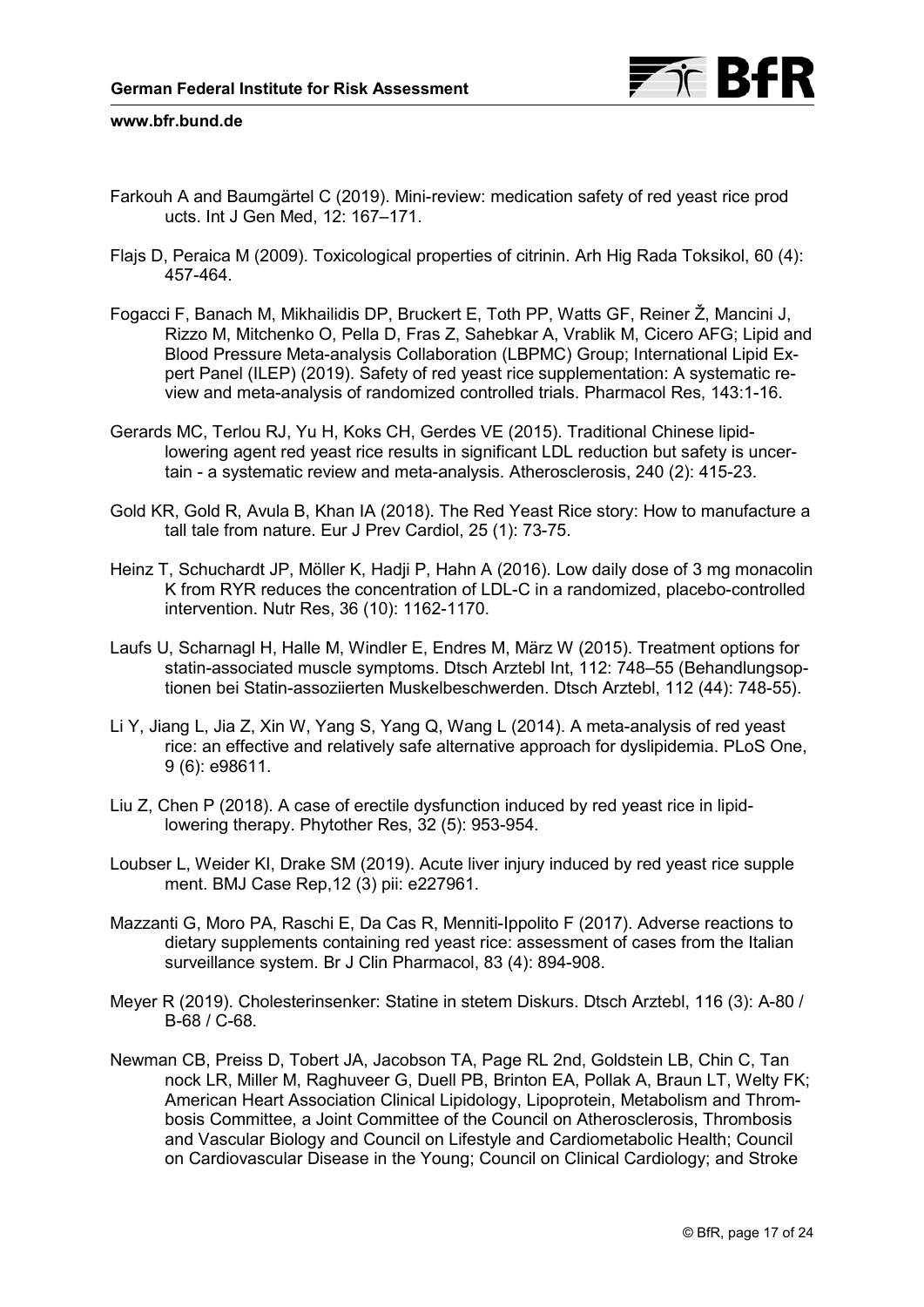

Council (2019). Statin safety and associated adverse events: A scientific statement from the American Heart Association. Arterioscler Thromb Vasc Biol, 39 (2): e38-e81.

Nguyen T, Karl M, Santini A (2017). Red Yeast Rice. Foods. 6 (3). pii: E19.

- NIH (2013). National Center for Complementary and Integrative Health (US Department of Health & Human Services National Institutes of Health). Red Yeast Rice. D475— Created June 2012—Updated July 2013.
- Ong YC, Aziz Z (2016). Systematic review of red yeast rice compared with simvastatin in dyslipidaemia. J Clin Pharm Ther, 41 (2): 170-9.
- Patel S (2016). Functional food red yeast rice (RYR) for metabolic syndrome amelioration: A review on pros and cons. World J Microbiol Biotechnol, 32 (5): 87.
- Patti AM, Toth PP, Giglio RV, Banach M, Noto M, Nikolic D, Montalto G, Rizzo M (2017). Nutraceuticals as an important part of combination therapy in dyslipidaemia. Curr Pharm Des, 23 (17): 2496-2503.
- Peng D, Fong A, Pelt AV (2017). The effects of red yeast rice supplementation on cholesterol levels in adults. Am J Nurs,117 (8): 46-54.
- Philibert C, Bres V, Jean-Pastor M-J, Guy C, Lebrun-Vignes B, Robin P, Pinzani V and Hil laire-Buys D (2016). Atteintes musculaires et levure de riz rouge: analyse des données de la base nationale de pharmacovigilance et revue de la littérature – Red yeast-rice induced muscular injuries: Analysis of French pharmacovigilance database and literature review. Thérapie, pii: S0040-5957 (16) 30054-3. <https://doi.org/10.2515/therapie/2015053>
- Poli A, Barbagallo CM, Cicero AFG, Corsini A, Manzato E, Trimarco B, Bernini F, Visioli F, Bianchi A, Canzone G, Crescini C, de Kreutzenberg S, Ferrara N, Gambacciani M, Ghiselli A, Lubrano C, Marelli G, Marrocco W, Montemurro V, Parretti D, Pedretti R, Perticone F, Stella R, Marangoni F (2018). Nutraceuticals and functional foods for the control of plasma cholesterol levels. An intersociety position paper. Pharmacol Res, 134: 51-60.
- Poli A, Visioli F (2019). Pharmacology of nutraceuticals with lipid lowering properties. High Blood Press Cardiovasc Prev, 26 (2): 113-118.
- Raschi E, Girardi A, Poluzzi E, Forcesi E, Menniti-Ippolito F, Mazzanti G, De Ponti F (2018). Adverse events to food supplements containing red yeast rice: Comparative Analysis of FAERS and CAERS Reporting Systems. Drug Saf, 41 (8): 745-752.
- Santini A, Cammarata SM, Capone G, Ianaro A, Tenore GC, Pani L, Novellino E (2018). Nutraceuticals: opening the debate for a regulatory framework. Br J Clin Pharmacol, 84 (4): 659-672.
- Smollich M (2018). Keine harmlose Alternative Hohes Risikopotenzial des "natürlichen" Cholesterol-Senkers Rotschimmelreis. DAZ, Nr. 45, Seite 38.

Stephan K (2016). Red Rice – Wirkungen und Nebenwirkungen von Produkten aus Rot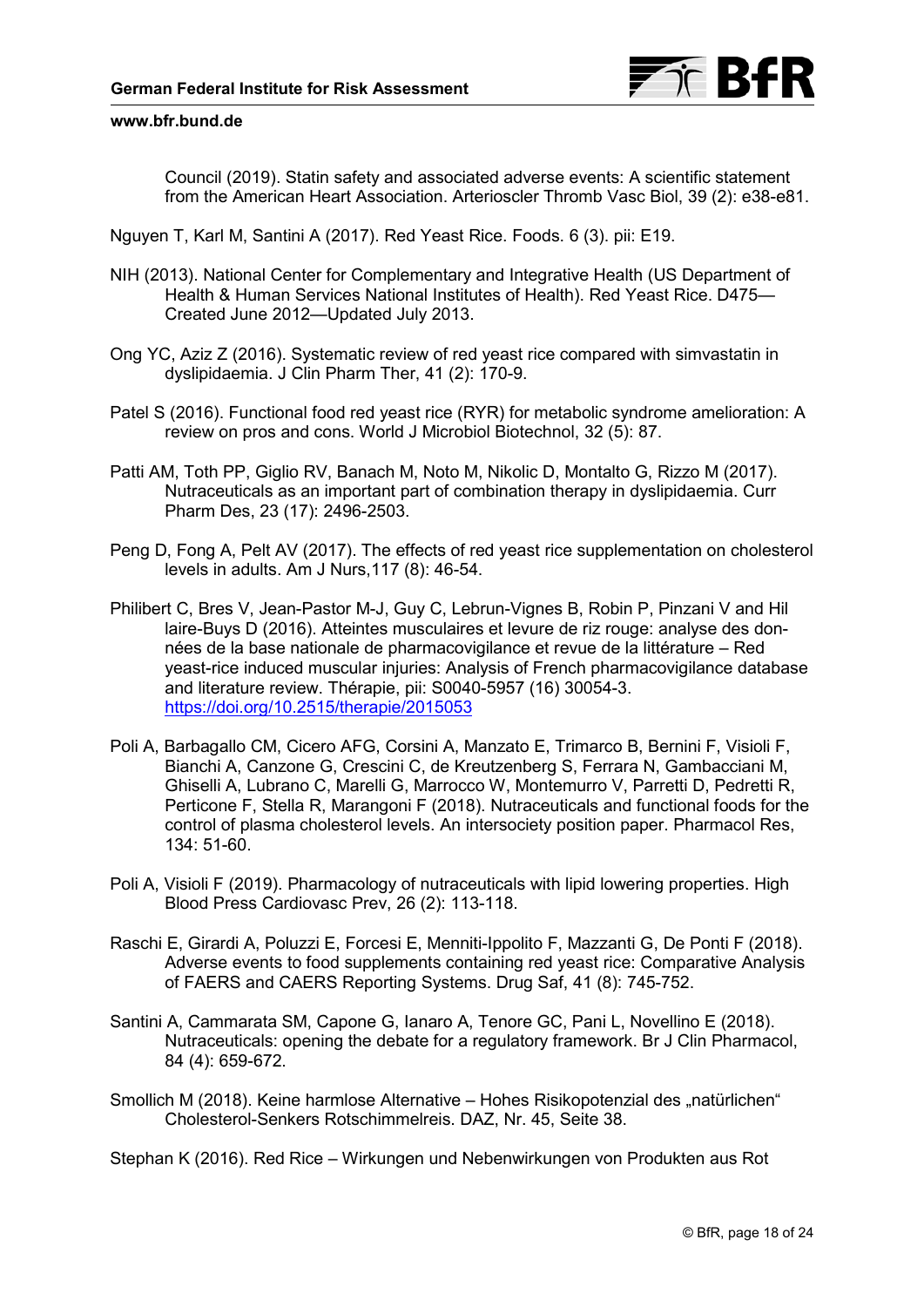<span id="page-18-0"></span>schimmelreis. In: Bulletin zur Arzneimittelsicherheit - Informationen aus BfArM und PEI, Ausgabe 2, Juni 2016. [https://www.bfarm.de/SharedDocs/Downloads/DE/Arzneimittel/Pharmakovigilanz/Bull](https://www.bfarm.de/SharedDocs/Downloads/DE/Arzneimittel/Pharmakovigilanz/Bulletin/2016/2-2016.pdf?__blob=publicationFile&v=5) etin/2016/2-2016.pdf? blob=publicationFile&v=5

- Steffen C (2017). Rotschimmelreis: Ein bedenkliches Nahrungsergänzungsmittel? Bundes gesundheitsblatt, 60: 292–296.
- Stroes ES, Thompson PD, Corsini A, Vladutiu GD, Raal FJ, Ray KK, Roden M, Stein E, To kgözoğlu L, Nordestgaard BG, Bruckert E, De Backer G, Krauss RM, Laufs U, Santos RD, Hegele RA, Hovingh GK, Leiter LA, Mach F, März W, Newman CB, Wiklund O, Jacobson TA, Catapano AL, Chapman MJ, Ginsberg HN; European Atherosclerosis Society Consensus Panel (2015). Statin-associated muscle symptoms: impact on statin therapy—European Atherosclerosis Society Consensus Panel Statement on Assessment, Aetiology and Management. Eur Heart J, 36 (17): 1012-22.
- Venhuis BJ, van Hunsel F, van de Koppel S, Keizers PH, Jeurissen SM, De Kaste D (2016). Pharmacologically effective red yeast rice preparations marketed as dietary supplements illustrated by a case report. Drug Test Anal, 8 (3-4): 315-8.
- Xiong X, Wang P, Li X, Zhang Y, Li S (2017). The effects of red yeast rice dietary supple ment on blood pressure, lipid profile, and C-reactive protein in hypertension: A systematic review. Crit Rev Food Sci Nutr, 57 (9): 1831-1851.
- Xue Y, Tao L, Wu S, Wang G, Qian L, Li J, Liao L, Tang J, Ji K (2017). Red yeast rice induc es less muscle fatigue symptom than simvastatin in dyslipidemic patients: a single center randomized pilot trial. BMC Cardiovasc Disord, 17 (1): 127.

# **The following publications form part of the meta-analysis presented by Fogacci, Banach, Mikhailidis et al., 2019 [number is the publication number in the referenced meta-analysis]:**

- [50] Affuso F, Mercurio V, Ruvolo A, Pirozzi C, Micillo F, Carlomagno G, Grieco F, Fazio S (2012). A nutraceutical combination improves insulin sensitivity in patients with metabolic syndrome. World J Gastroenterol. 4: 77-83.
- [10] Affuso F, Ruvolo A, Micillo F, Saccà L, Fazio S (2010). Effects of a nutraceutical combination (berberine, red yeast rice and policosanols) on lipid levels and endothelial function randomized, double-blind, placebo-controlled study. Nutr Metab Cardiovasc Dis. 20: 656-661.
- [46] Barrat E, Zair Y, Ogier N, Housez B, Vergara C, Maudet C, Lescuyer JF, Bard JM, Carpentier YA, Cazaubiel M, Peltier SL (2013). A combined natural supplement lowers LDL cholesterol in subjects with moderate untreated hypercholesterolemia: a randomized placebo-controlled trial. Int J Food Sci Nutr. 64: 882-889.
- [45] Barrat E, Zair Y, Sirvent P, Chauveau P, Maudet C, Housez B, Derbord E, Lescuyer JF, Bard JM, Cazaubiel M, Peltier SL (2013). Effect on LDLcholesterol of a large dose of a dietary supplement with plant extracts in sub-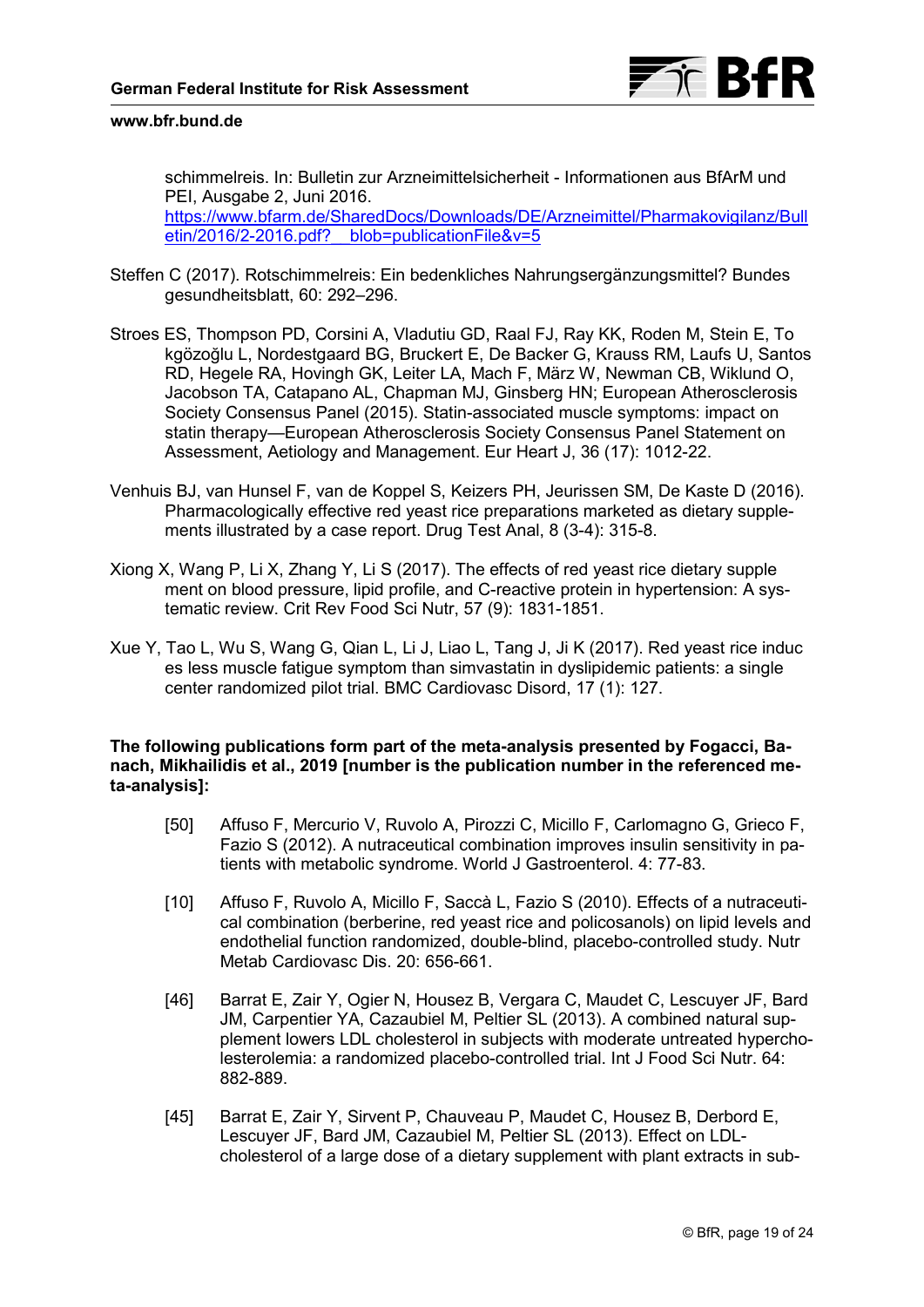

<span id="page-19-0"></span>jects with untreated moderate hypercholesterolaemia: a randomised, doubleblind, placebo-controlled study. Eur J Nutr. 52: 1843-1852.

- [58] Becker DJ, Gordon RY, Halbert SC, French B, Morris PB, Rader DJ (2009). Red yeast rice for dyslipidemia in statin-intolerant patients: a randomized trial. Ann Intern Med. 150: 830-839.
- [56] Bogsrud MP, Ose L, Langslet G, Ottestad I, Strom EC, Hagve TA, Retterstol K (2010). HypoCol (red yeast rice) lowers plasma cholesterol - a randomized placebo controlled study. Scand Cardiovasc J. 44: 197-200.
- [34] Cicero AF, Colletti A, Rosticci M, Grandi E, Borghi C (2016). Efficacy and tolerability of a combined lipid-lowering nutraceutical on cholesterolemia, hs-CRP level and endothelial function in moderately hypercholesterolemic subjects. J Biol Regul Homeost Agents. 30: 593-598.
- [26] Cicero AFG, Colletti A, Fogacci F, Bove M, Rosticci M, Borghi C (2017). Effects of a combined nutraceutical on lipid pattern, glucose metabolism and inflammatory parameters in moderately hypercholesterolemic subjects: A double-blind, cross-over, randomized clinical trial. High Blood Press Cardiovasc Prev. 24: 13-18.
- [51] Cicero AFG, De Sando V, Benedetto D, Cevenini M, Grandi E, Borghi C (2012). Long-term efficacy and tolerability of a multicomponent lipid-lowering nutraceutical in overweight and normoweight patients. Nutrafoods. 11: 55-61.
- [47] Cicero AFG, Derosa G, Parini A, Maffioli P, D'Addato S, Reggi A, Giovannini M, Borghi C (2013). Red yeast rice improves lipid pattern, high-sensitivity Creactive protein, and vascular remodeling parameters in moderately hypercholesterolemic Italian subjects. Nutr Res. 33: 622-628.
- [35] Cicero AFG, Fogacci F, Bove M, Giovannini M, D'Addato S (2016). Effetto di un nutraceutico combinato a medio termine su controllo pressorio, ottimizzazione della colesterolemia LDL e rischio cardiovascolare stimato: follow-up di uno studio pilota. Funct Foods. 3: 39-42.
- [8] Cicero AFG, Fogacci F, Bove M, Veronesi M (2017). Short-term effects of a combined nutraceutical on lipid level, fatty liver biomarkers, hemodynamic parameters, and estimated cardiovascular disease risk: A double-blind, placebocontrolled randomized clinical trial. Adv Ther. 34: 1966-1975.
- [25] Cicero AFG, Fogacci F, Rosticci M, Parini A, Giovannini M, Veronesi M, D'Addato S, Borghi C (2017). Effect of a short-term dietary supplementation with phytosterols, red yeast rice or both on lipid pattern in moderately hypercholesterolemic subjects: a three-arm, double-blind, randomized clinical trial. Nutr Metab. 14: 61.
- [33] Cicero AFG, Morbini M, Parini A, Urso R, Rosticci M, Grandi E, Borghi C (2016). Effect of red yeast rice combined with antioxidants on lipid pattern, hs-CRP level, and endothelial function in moderately hypercholesterolemic subjects. Ther Clin Risk Manag. 12: 281-286.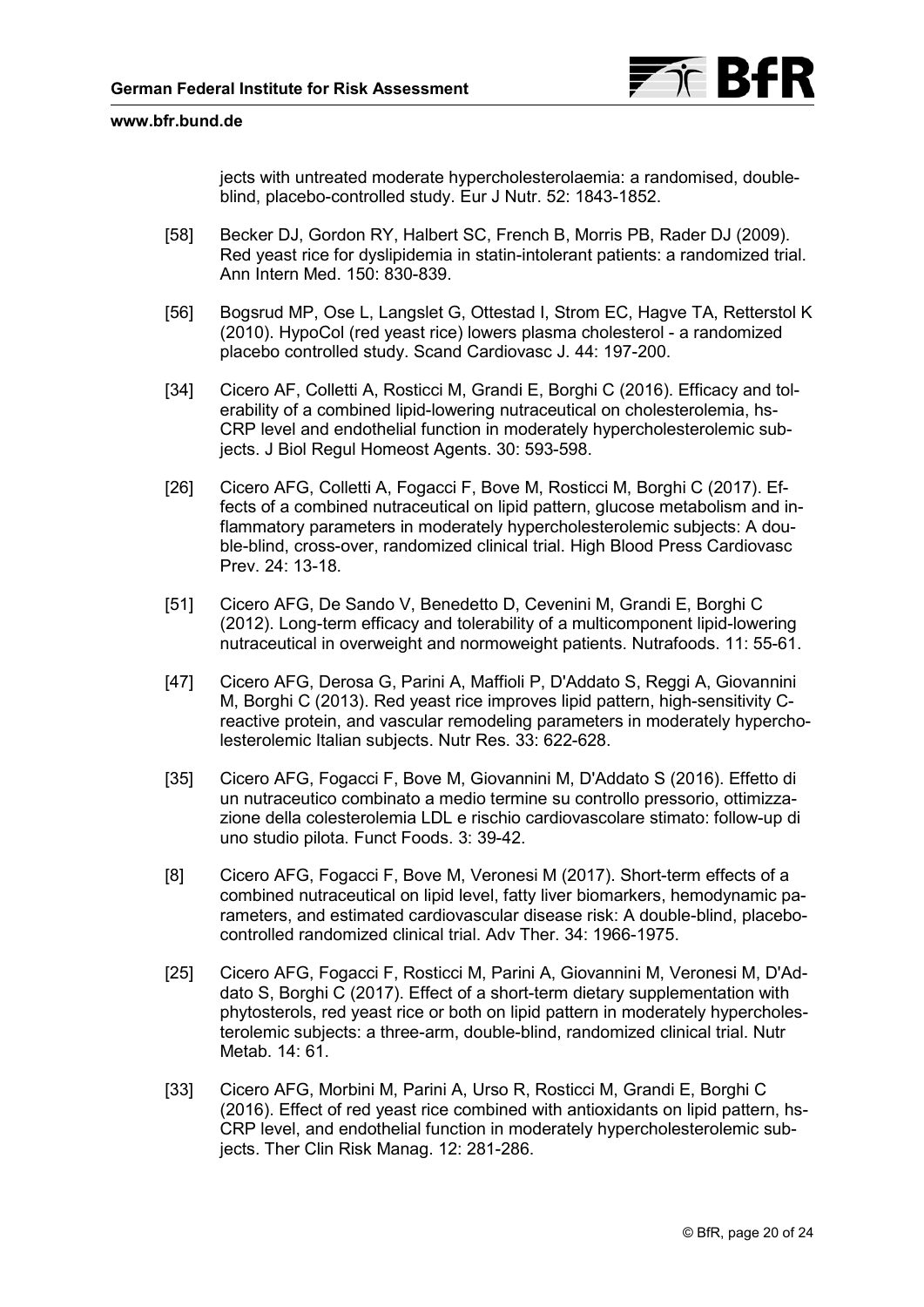

- <span id="page-20-0"></span>[63] Cicero AFG, Rovati LC, Setnikar I (2007). Eulipidemic Effect of Berberine Administered Alone or in Combination with Other Natural Cholesterol-lowering Agents. A single-blind clinical investigation. Arzneimittelforschung (Drug Research). 57 (1): 26-30.
- [11] Cicero AFG, Morbini M, Rosticci M, D'Addato S, Grandi E, Borghi C (2016). Middle-Term Dietary Supplementation with Red Yeast Rice Plus Coenzyme Q10 Improves Lipid Pattern, Endothelial Reactivity and Arterial Stiffness in Moderately Hypercholesterolemic Subjects. Ann Nutr Metab. 68 (3): 213-9.
- [27] D'Addato S, Scandiani L, Mombelli G, Focanti F, Pelacchi F, Salvatori E, Di Loreto G, Comandini A, Maffioli P, Derosa G (2017). Effect of a food supplement containing berberine, monacolin K, hydroxytyrosol and coenzyme Q10 on lipid levels: a randomized, double-blind, placebo controlled study. Drug Des Dev Ther. 11: 1585-1592.
- [40] Derosa G, Bonaventura A, Bianchi L, Romano D, D'Angelo A, Fogari E, Maffioli P (2014). A randomized, placebo-controlled study on the effects of a nutraceutical combination of red yeast rice, silybum marianum and octasonol on lipid profile, endothelial and inflammatory parameters. J Biol Regul Homeost Agents. 28: 317-324.
- [24] Derosa G, Catena G, Raddino R, Gaudio G, Maggi A, D'Angelo , Maffioli P (2018). Effects on oral fat load of a nutraceutical combination of fermented red rice, sterol esters and stanols, curcumin, and olive polyphenols: A randomized, placebo controlled trial. Phytomedicine. 42: 75-82.
- [28] Derosa G, D'Angelo A, Romano D, Maffioli P (2017). Effects of a combination of Berberis aristata, Silybum marianum and monacolin on lipid profile in subjects at low cardiovascular risk; a double-blind, randomized, placebocontrolled trial. Int J Mol Sci. 18: 343.
- [38] Gentile M, Calcaterra I, Strazzullo A, Pagano C, Pacioni D, Speranza E, Rubba P, Marotta G (2015). Effects of Armolipid Plus on small dense LDL particles in a sample of patients affected by familial combined hyperlipidemia. Clin Lipidol. 10: 475-480.
- [61] Gheith O, Sheashaa H, Abdelsalam M, Shoeir Z, Sobh M (2008). Efficacy and safety of Monascus purpureus Went rice in subjects with secondary hyperlipidemia. Clin Exp Nephrol. 12: 189-194.
- [41] Gonnelli S, Caffarelli C, Stolakis K, Cuda C, Giordano N, Nuti R (2015). Efficacy and tolerability of a nutraceutical combination (red yeast rice, policosanols, and berberine) in patients with low-moderate risk hypercholesterolemia: A double-blind, placebo-controlled study. Curr Ther Res. 77: 1-6.
- [54] Guardamagna O, Abello F, Baracco V, Stasiowska B, Martino F (2011). The treatment of hypercholesterolemic children: efficacy and safety of a combination of red yeast rice extract and policosanols. Nutr Metab Cardiovasc Dis. 21: 424-429.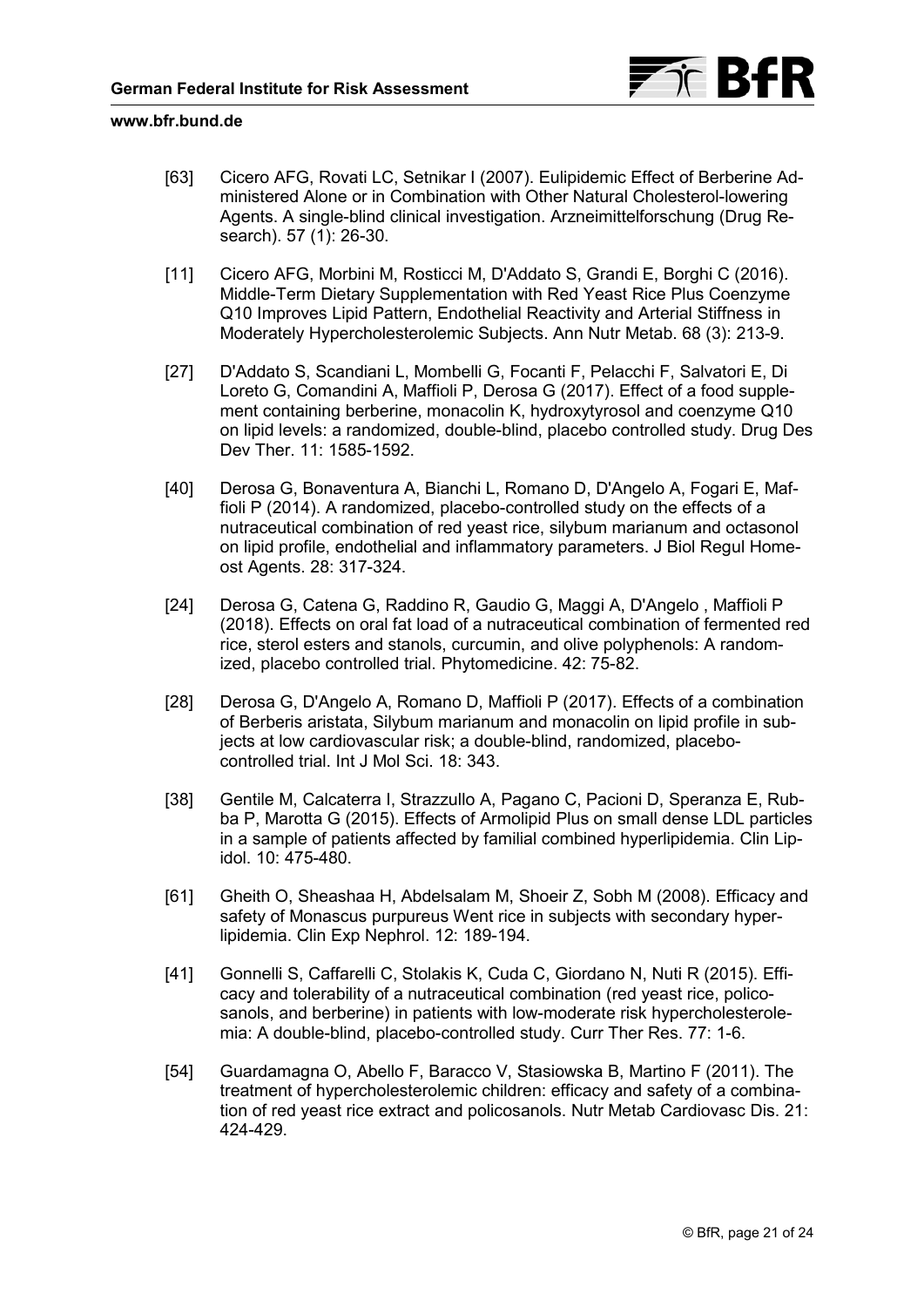

- <span id="page-21-0"></span>[57] Halbert SC, French B, Gordon RY, Farrar JT, Schmitz K, Morris PB, Thompson PD, Rader DJ, Becker DJ (2010). Tolerability of red yeast rice (2,400 mg twice daily) versus pravastatin (20 mg twice daily) in patients with previous statin intolerance. Am J Cardiol. 105: 198-204.
- [71] Heber D, Yip I, Ashley JM, Elashoff DA, Elashoff RM, Go VLW (1999). Cholesterol-lowering effects of a proprietary Chinese red-yeast-rice dietary supplement. Am J Clin Nutr. 69: 231-236.
- [36] Heinz T, Schuchardt JP, Möller K, Hadji P, Hahn A (2016). Low daily dose of 3 mg monacolin K from RYR reduces the concentration of LDL-C in a randomized, placebo-controlled intervention. Nutr Res. 36: 1162-1170.
- [67] Hu CL, Li YB, Tang YH, Chen JB, Liu J, Tang QZ, Zhang QH, Huang CX (2006). Effects of withdrawal of Xuezhikang, an extract of cholestin, on lipid profile and C-reactive protein: a short-term time course study in patients with coronary artery disease. Cardiovasc Drugs Ther. 20: 185-191.
- [64] Huang CF, Li TC, Lin CC, Liu CS, Shih HC, Lai MM (2007). Efficacy of Monascus purpureus Went rice on lowering lipid ratios in hypercholesterolemic patients. Eur J Cardiovasc Prev Rehabil. 14: 438-440.
- [52] Karl M, Rubenstein M, Rudnick C, Brejda J (2012). A multicenter study of nutraceutical drinks for cholesterol (evaluating effectiveness and tolerability). J Clin Lipidol. 6: 150-158.
- [37] Kasliwal RR, Bansal M, Gupta R, Shah S, Dani S, Oomman A, Pai V, Prasad GM, Singhvi S, Patel J, Sivam S, Trehan N (2016). ESSENS dyslipidemia: A placebo-controlled, randomized study of a nutritional supplement containing red yeast rice in subjects with newly diagnosed dyslipidemia. Nutrition. 32: 767-776.
- [69] Keithley JK, Swanson B, Sha BE, Zeller JM, Kessler HA, Smith KY (2002). A pilot study of the safety and efficacy of cholestin in treating HIV-related dyslipidemia. Nutrition. 18: 201-204.
- [53] Lee IT, Lee WJ, Tsai CM, Su IJ, Yen HT, Sheu WHH (2012). Combined extractives of red yeast rice, bitter gourd, chlorella, soy protein, and licorice improve total cholesterol, low-density lipoprotein cholesterol, and triglyceride in subjects with metabolic syndrome. Nutr Res. 32: 85-92.
- [65] Li JJ, Wang Y, Nie SP, Li Q, Li YS, Huang Y, Hui RT (2007). Xuezhikang, an extract of cholestin, decreases plasma inflammatory markers and endothelin-1, improve exercise-induced ischemia and subjective feelings in patients with cardiac syndrome X. Int J Cardiol. 122: 82-84.
- [68] Liu L, Zhao SP, Cheng YC, Li YL (2003). Xuezhikang decreases serum lipoprotein(a) and C-reactive protein concentrations in patients with coronary heart disease. Clin Chem. 49: 1347-1352.
- [62] Lu Z, Kou W, Du B, Wu Y, Zhao S, Brusco OA, Morgan JM, Capuzzi DM (2008). Effect of Xuezhikang, an extract from red yeast Chinese rice, on coro-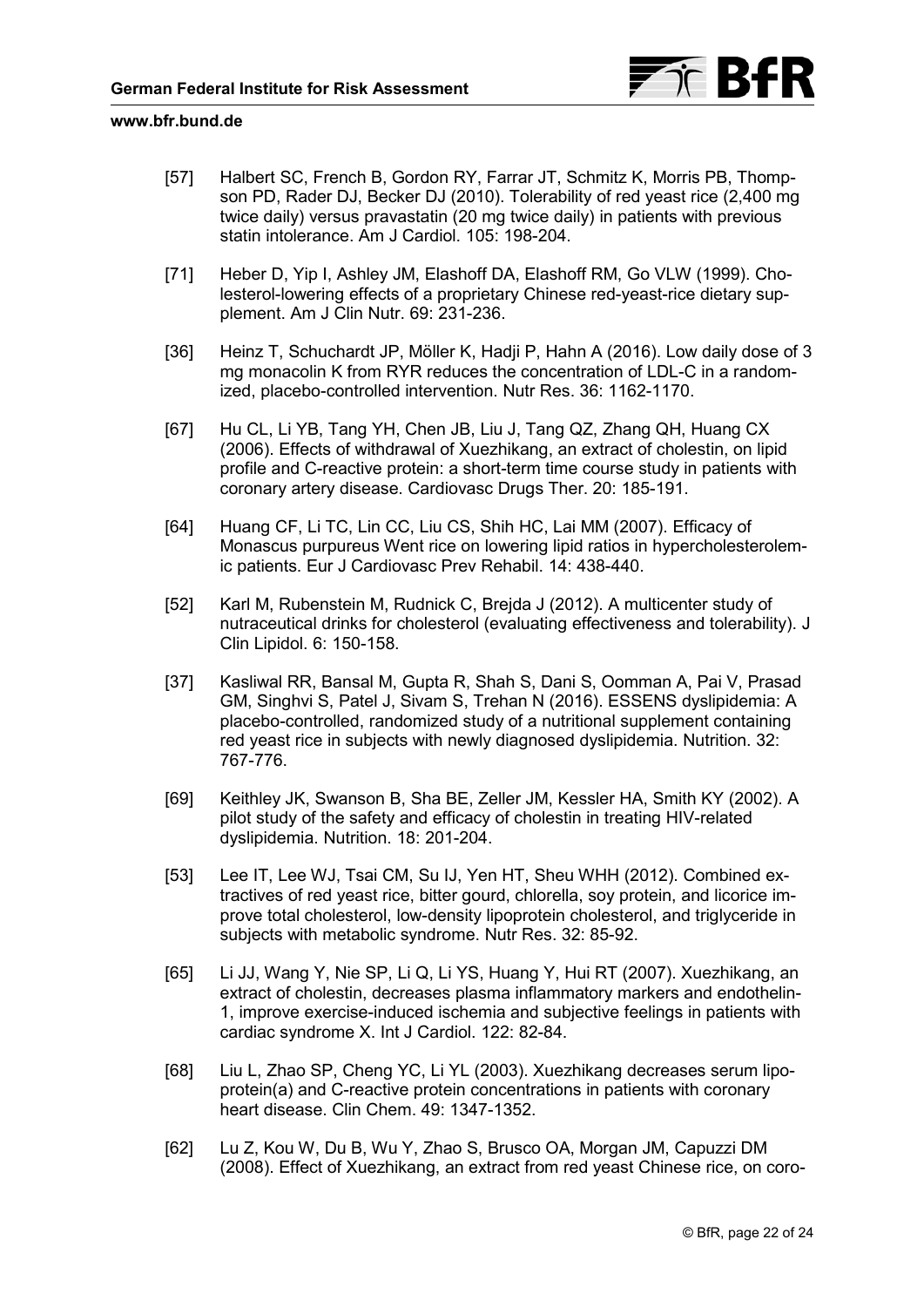

<span id="page-22-0"></span>nary events in a Chinese population with previous myocardial infarction. Am J Cardiol. 101: 1689-1693.

- [55] Marazzi G, Cacciotti L, Pelliccia F, Iaia L, Volterrani M, Caminiti G, Sposato B, Massaro RGrieco F, Rosano G (2011). Long-term effects of nutraceuticals (berberine, red yeast rice, policosanol) in elderly hypercholesterolemic patients. Adv Ther. 28: 1105-1113.
- [29] Marazzi G, Campolongo G, Pelliccia F, Quattrino S, Vitale C, Cacciotti L, Massaro R, Volterrani M, Rosano G (2017). Comparison of low-dose statin versus low-dose statin + Armolipid Plus in high-intensity statin-intolerant patients with a previous coronary event and percutaneous coronary intervention (ADHERENCE Trial). Am J Cardiol. 120: 893-897.
- [42] Moriarty PM, Roth EM, Karns A, Ye P, Zhao SP, Liao Y, Capuzzi DM, Bays HE, Zhang F, Liu S, Reichman AJ, Brusco OA, Lu G, Lerman S, Duan Z, Guo S, Liu PL, Zhao J, Zhang Y, Li S (2014). Effects of Xuezhikang in patients with dyslipidemia: a multicenter, randomized, placebo-controlled study. J Clin Lipidol. 8: 568-575.
- [48] Ogier N, Amiot MJ, Georgé S, Maillot M, Mallmann C, Maraninchi M, Morange S, Lescuyer JF, Peltier SL, Cardinault N (2013). LDL-cholesterol-lowering effect of a dietary supplement with plant extracts in subjects with moderate hypercholesterolemia. Eur J Nutr. 52: 547-557.
- [43] Ruscica M, Gomaraschi M, Mombelli G, Macchi C, Bosisio R, Pazzucconi F, Pavanello C, Calabresi L, Arnoldi A, Sirtori CR, Magni P (2014). Nutraceutical approach to moderate cardiometabolic risk: results of a randomized, doubleblind and crossover study with Armolipid Plus. J Clin Lipidol. 8: 61-68.
- [23] Ruscica M, Pavanello C, Gandini S, Macchi C, Botta M, Dall'Orto D, Del Puppo M, Bertolotti M, Bosisio R, Mombelli G, Sirtori CR, Calabresi L, Magni P (2019). Nutraceutical approach for the management of cardiovascular risk - a combination containing the probiotic Bifidobacterium longum BB536 and red yeast rice extract: results from a randomized, double-blind, placebo-controlled study. Nutr J. 18: 13.
- [66] Shang XB (2007). Clinical observation of Xuezhikang and atorvastatin for patients with coronary heart disease complicated with dyslipidemia on serum lipid and hemorheology. Guangxi Med J. 29: 1158-1159.
- [44] Solà R, Valls RM, Puzo J, Calabuig JR, Brea A, Pedret A, Morina D, Villar J, Millán J, Anguera A (2014). Effects of poly-bioactive compounds on lipid profile and body weight in a moderately hypercholesterolemic population with low cardiovascular disease risk: a multicenter randomized trial. PLoS ONE. 9: e101978.
- [30] Spigoni V, Aldigeri R, Antonini M, Micheli MM, Fantuzzi F, Fratter A, Pellizzato M, Derlindati E, Zavaroni I, Bonadonna RC, Dei Cas A (2017). Effects of a new nutraceutical formulation (berberine, red yeast rice and chitosan) on non-HDL cholesterol levels in individuals with dyslipidemia: Results from a randomized, double blind, placebo-controlled study. Int J Mol Sci. 18: 1498.